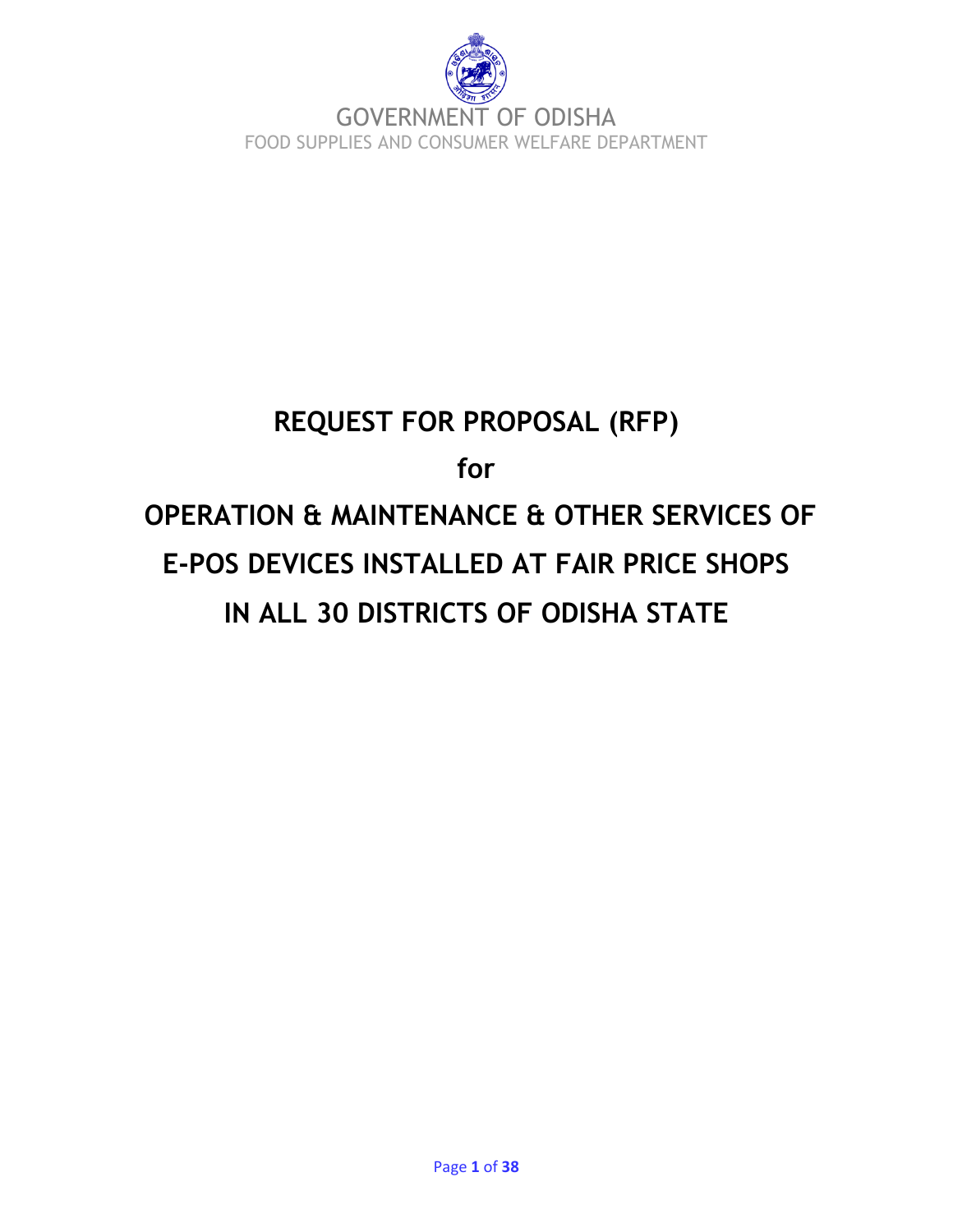

# **Notice Inviting Tender**

# **GOVERNMENT OF ODISHA**

## FOOD SUPPLIES & CONSUMER WELFARE DEPARTMENT

**\*\*\***

#### **REQUEST FOR PROPOSAL (RFP)**

for Selection of agency for **'**Operation & Maintenance and Other Services of e-PoS Devices installed at Fair Price Shops in all 30 Districts of Odisha State"

#### **Advt. No 8024 /FSCW/Date 03.06.2022**

Request for Proposals are invited from interested bidders being registered under Indian Companies Act-1956/2013 (i.e. in operation since last 5 years as on date of submission of bid), having valid registration certificates and eligibility as per the criteria in the RFP published in the official website [http://www.foododisha.in,](http://www.foododisha.in/) for s*election of agency for* **'**Operation & Maintenance and Other Services of e-PoS Devices installed at Fair Price Shops in all 30 Districts of Odisha State ".

The details of time table of the RFP are as under:

| Last date (deadline) for submission | 24/06/2022<br>Date                    |  |  |
|-------------------------------------|---------------------------------------|--|--|
| of bids                             |                                       |  |  |
| Opening of Technical-cum-Pre        | Date 27/06/2022 at 1600 Hours at      |  |  |
| Qualification Bid & Technical Bid   | Conference Hall of OSCSC Ltd.         |  |  |
| Presentation by the Bidders         |                                       |  |  |
| Time and Date of opening of         | 30/06/2022 at 1600 Hours at<br>Date   |  |  |
| Financial proposals (Tentative).    | Conference Hall of OSCSC Ltd.         |  |  |
|                                     | Communication (i.e. for change in     |  |  |
|                                     | date schedule if any) shall be issued |  |  |
|                                     | by mail to those bidders who qualify  |  |  |
|                                     | in the Technical bid process.         |  |  |

The proposals shall be submitted through Speed Post/Registered Post only addressed to "**Additional Secretary to Government (NFSA), Food Supplies & Consumer Welfare Department, Lokaseva Bhawan, Odisha Secretariat, Sachivalaya Marg, Bhubaneswar-751001, Odisha**". The authority reserves the right to cancel any or the entire selection process without assigning any reason thereof.

> -Sd-**Additional Secretary to Govt.**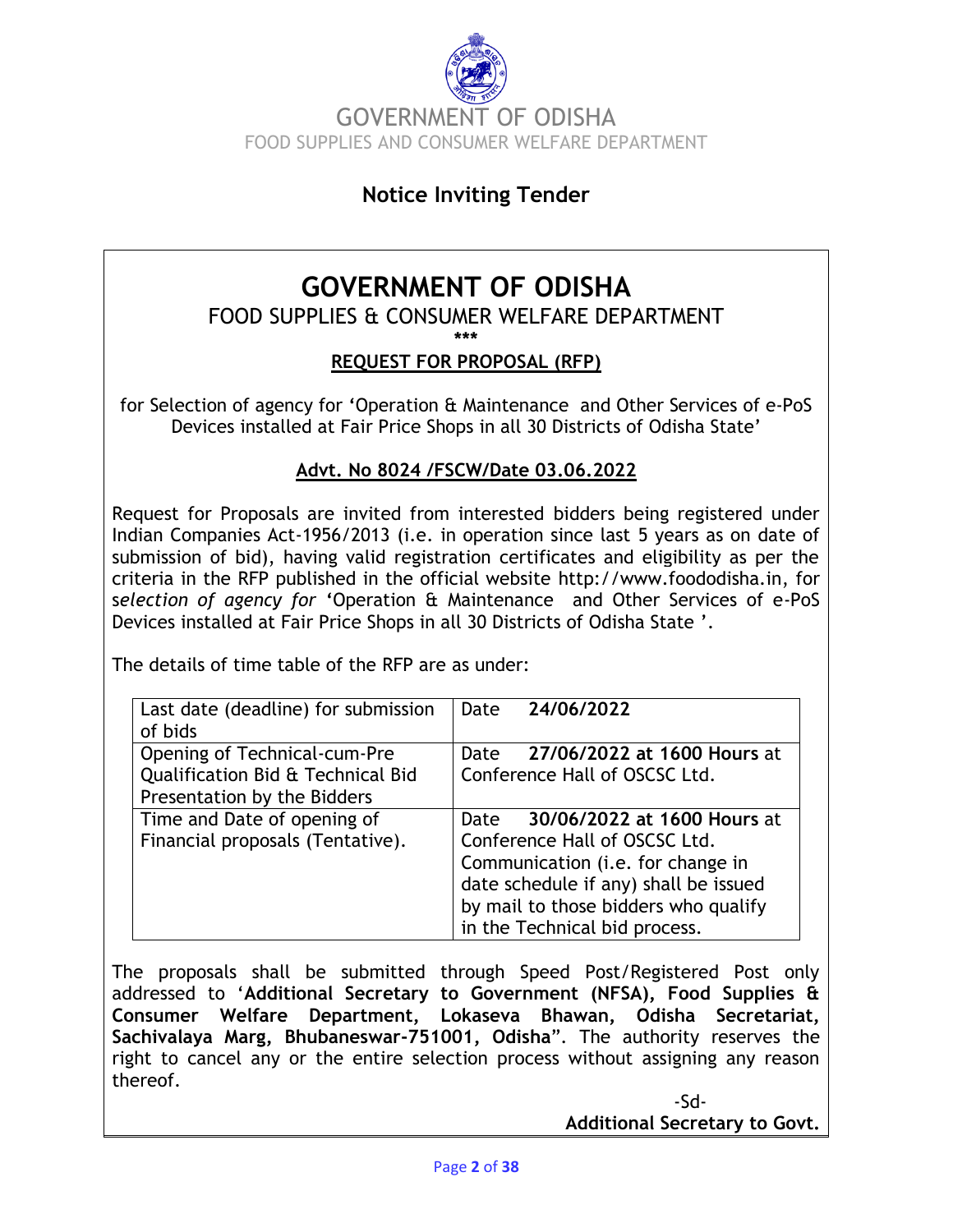

# **Contents of the RFP**

| SI No        | <b>Particulars</b>                             | Page Number<br>Reference |
|--------------|------------------------------------------------|--------------------------|
| A            | Timeline of Bid                                |                          |
| <sub>B</sub> | Title of the RFP                               | 4                        |
|              | Objectives of the RFP                          | 4                        |
| D            | <b>Disclaimer</b>                              | 5                        |
| E            | Specification of e-PoS Device & Software       | 6                        |
| F            | Scope of Work of the RFP                       | 9                        |
| G            | Duration of the project                        | 14                       |
| H            | Qualification/ Dis-qualification of the Bidder | 14                       |
|              | Instruction to the Bidder                      | 15                       |
|              | General Terms & Conditions of SLA              | 24                       |
|              | Annexure & Formats                             | 29-38                    |

# Fact Sheet:

| Title of the           | Selection of agency for 'Operation & Maintenance and                                                  |
|------------------------|-------------------------------------------------------------------------------------------------------|
| Project                | Other Services of e-PoS Devices installed at Fair Price Shops<br>in all 30 Districts of Odisha State' |
| Publication of         | The RFP shall be hosted in the FS&CW Department's website                                             |
| <b>RFP</b>             | www.foododisha.in.                                                                                    |
| Eligibility of the     | The Bidder must be an individual company registered in                                                |
| <b>Bidder</b>          | India under the Companies Act, 1956/2013 and should have                                              |
|                        | been in existence in India for at least 5 (five) years prior to                                       |
|                        | the date of issue of this RFP.                                                                        |
| <b>Tender Fees</b>     | Tender Fees of @5000/- shall be submitted in shape of                                                 |
|                        | Demand Draft.                                                                                         |
| <b>Earnest Money</b>   | Bid Security Declaration shall be submitted in prescribed                                             |
| Deposit (EMD)          | format.                                                                                               |
| <b>Tender Validity</b> | The offer submitted by the bidders should be valid for                                                |
|                        | minimum period of 180 days from the opening of commercial<br>bid.                                     |
| Duration of the        | Initially for 3 (three) years, starting from July 2022                                                |
| Project                | onwards, which may further be extended to another two                                                 |
|                        | years depending upon the performance                                                                  |
| Method of              | 1. The bidder must have minimum pre-qualification criteria                                            |
| Selection              | as detailed in the RFP.                                                                               |
|                        | 2. The Bidder with technical score 70 & above shall be                                                |
|                        | qualified & will be eligible for evaluation of Financial bid.                                         |
|                        | 3. Least Cost quoted in Financial bid evaluation will be                                              |
|                        | awarded the work.                                                                                     |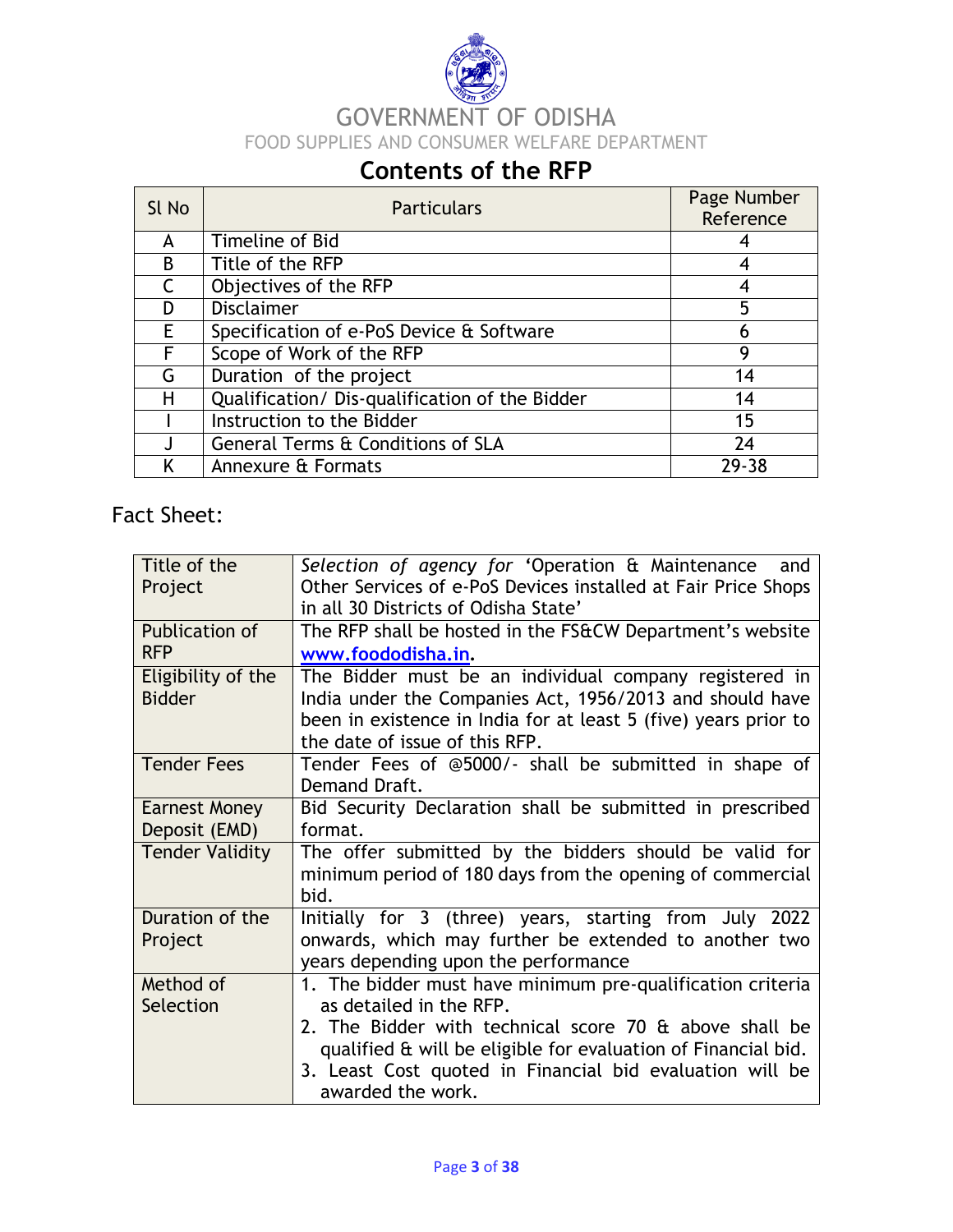

# GOVERNMENT OF ODISHA FOOD SUPPLIES AND CONSUMER WELFARE DEPARTMENT

| Address for   | The Additional Secretary (NFSA), Food Supplies $\hat{a}$ |
|---------------|----------------------------------------------------------|
| submission of | Consumer Welfare Department, Government of Odisha,       |
| the Bid       | Loka Seva Bhawan, State Secretariat, Bhubaneswar,        |
|               | Odisha, Pin-751001 (through Speed post/Registered Post   |
|               | only).                                                   |

## A. Timeline of Bid:

| <b>SI</b><br><b>No</b> | <b>Particulars</b>                                                  | Date & Time                   |
|------------------------|---------------------------------------------------------------------|-------------------------------|
| 1                      | Publication of RFP in the Website                                   | Date 06/06/2022               |
|                        | Time line for submission of Pre-bid<br>queries                      | Date 10/06/2022 at 1700 Hours |
| 3                      | Last date (deadline) for submission of<br><b>bids</b>               | Date 24/06/2022               |
| 4                      | Scheduled Date & Time for opening &<br>evaluation of Technical Bid  | Date 27/06/2022at 1600 Hours  |
|                        | Scheduled date & Time for opening &<br>evaluation of Commercial Bid | Date 30/06/2022 at 1600 Hours |

## B. Title of the RFP:

The title of the tender document is "*Selection of agency for Operation & Maintenance and Other Services of e-PoS Devices installed at Fair Price Shops in all 30 Districts of Odisha State*".

# C. Objective

The objective of the FS & CW Department is to have an effective, transparent and time-bound supply chain operation for smooth management of the Targeted Public distribution Systems (TPDS) thereby ensuring distribution of highly subsidized food grains to the eligible beneficiaries seeking food security under National Food Security Act and State Food Security Scheme. The electronic Point of Sale (e-PoS) device/IRIS device deployed under Fair Price Shop Automation (FPSA-both software application and Hardware), Supply Chain Management System (SCMS-hardware and software integration) at RRC-cum-DSCs and Paddy Procurement Automation System (PPAS where IRIS is deployed & integrated) plays a crucial role in recording electronic transaction/authentication records which requires regular support and operation & maintenance (both hardware as well as software application part). At present, 14016 numbers of e-PoS devices have been in operation at Fair price shops. FS & CW Department is inviting tender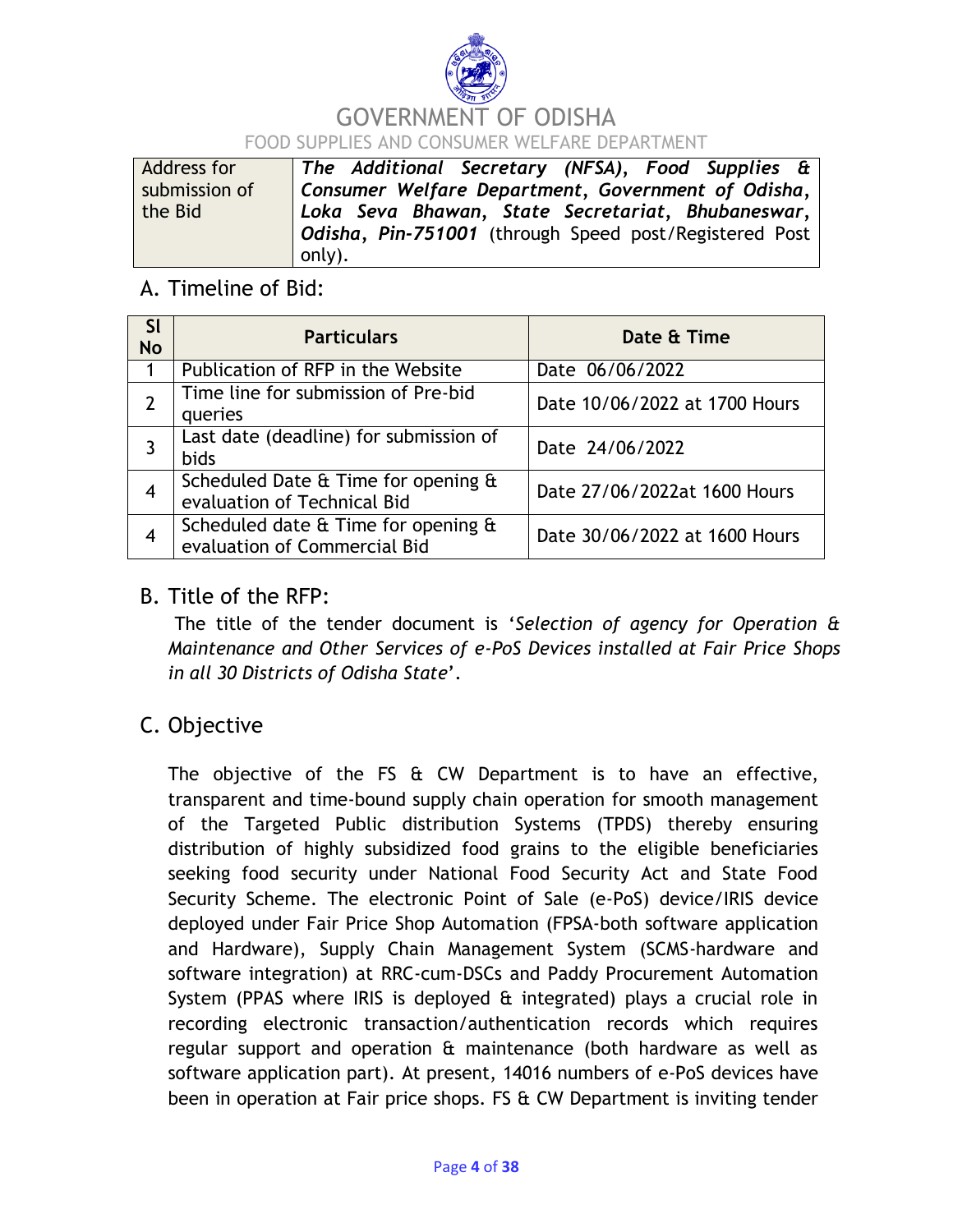

for operation & maintenance and other services (both hardware as well as software application part) for these 14016 numbers of e-PoS devices located at different locations of the State.

### D. Disclaimer

The information contained in this Request for Proposal (hereinafter refer to as "RFP") document provided to the bidders by the Food Supplies & Consumer Welfare Department, (hereinafter refer to as FS&CW Department), or any of their employees or advisors, is provided to the Bidder(s) on the terms and conditions set out in this RFP document and all other terms and conditions subject to which such information is provided.

The purpose of this RFP document is to provide the Bidder(s) with information to assist in the formulation of proposals. This RFP document does not purport to contain all the information each Bidder may require.

This RFP document may not be appropriate for all persons and it is not possible for the Department, their employees or advisors, to consider the business/investment objectives, financial situation and particular needs of each bidder who reads or uses this RFP document.

Each Bidder should conduct its own investigations and analysis and should check the accuracy, reliability and completeness of the information in this RFP document and where necessary, obtain independent advice from appropriate sources.

FS&CW Department, their employees and advisors make no representation or warranty and shall incur no liability under any law, statute, rules or regulations as to the accuracy, reliability or completeness of the RFP document.

FS&CW Department shall be the sole and final authority with respect to qualifying a bidder through this document. The decision of tender inviting authority in selecting/appointing the agency who qualifies through this document shall be internal and it reserves the right to reject any or all the bids without assigning any reason thereof.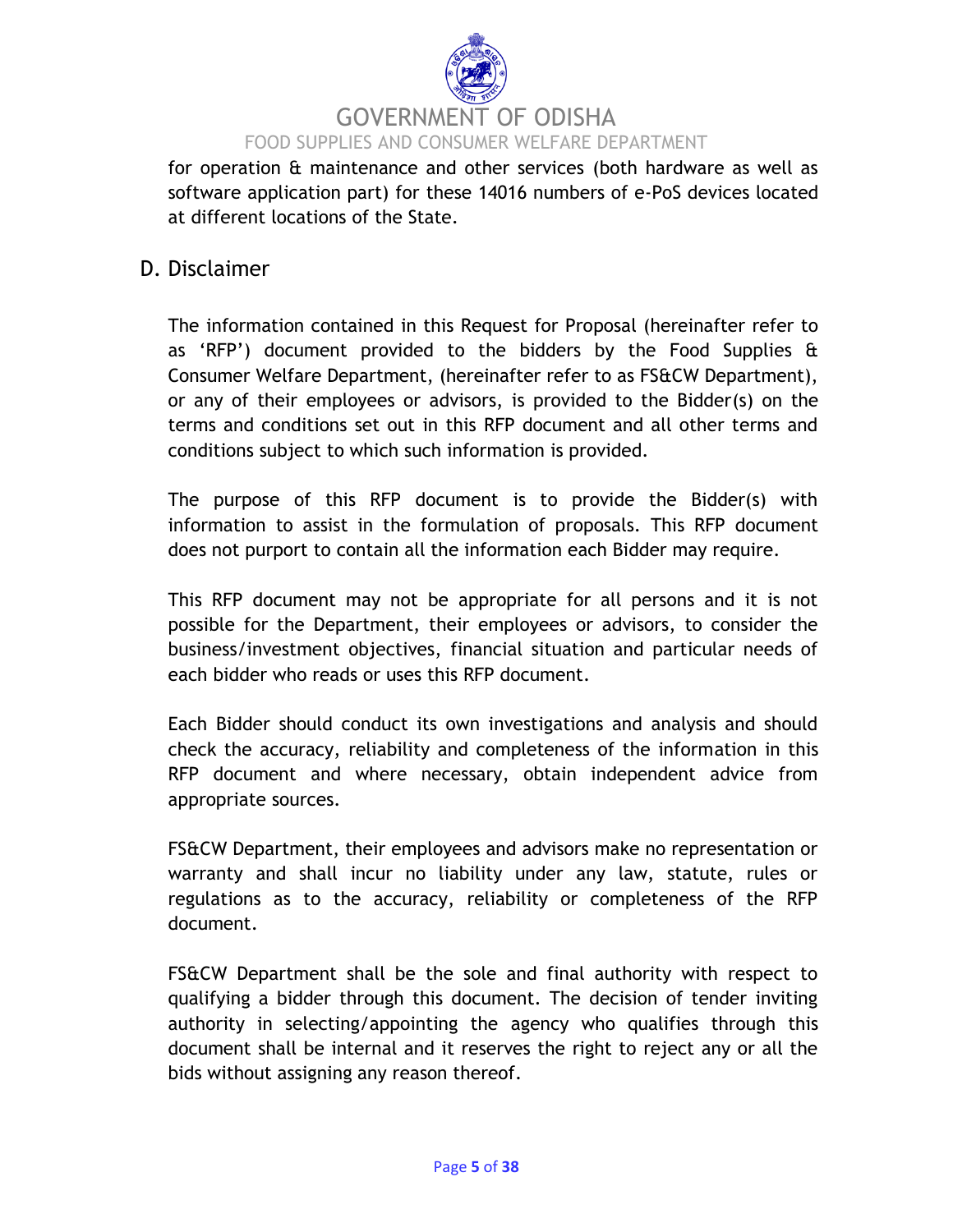# GOVERNMENT OF ODISHA FOOD SUPPLIES AND CONSUMER WELFARE DEPARTMENT

FS&CW Department may terminate the process at any time without assigning any reason and upon such termination, Department shall not be responsible for any direct or indirect loss or damage arising out of such a termination.

FS&CW Department may, in its absolute discretion but without being under any obligation to do so, reserves the right to update, amend or supplement the information in this RFP document.

# E. Specification of e-PoS Device & Software

The details specification of the e-PoS device installed at Fair Price Shops is given below:

|  |  |  |  |  |  | 1. e-POS Device Technical Specification (Model: VISIONTEK GL-11) |  |
|--|--|--|--|--|--|------------------------------------------------------------------|--|
|--|--|--|--|--|--|------------------------------------------------------------------|--|

| SI<br><b>No</b> | <b>Description</b>           | <b>Specifications</b>                                                    |  |
|-----------------|------------------------------|--------------------------------------------------------------------------|--|
| $\overline{1}$  | Processor                    | <b>ARM Cortex A9</b>                                                     |  |
|                 | <b>CPU Speed</b>             | 1GHz                                                                     |  |
|                 | <b>Flash Memory</b>          | 4GB upgradable upto 8GB                                                  |  |
|                 | <b>RAM Memory</b>            | 512Mb upgradable upto 1GB                                                |  |
|                 | Display                      | 3.5 Inch Touch Screen TFT LCD with 320X240                               |  |
|                 |                              | pixels                                                                   |  |
|                 |                              | Virtual Keypad on LCD                                                    |  |
|                 | <b>Operating System</b>      | LINUX OS (3.0.35)                                                        |  |
|                 | <b>Battery</b>               | Li-Polymer 7.4V, 2600mAh                                                 |  |
|                 | Keyboard                     | Full QWERTY Keypad with Functional Keys                                  |  |
|                 | <b>SD Card Provision</b>     | Available (Up to 32 GB)                                                  |  |
|                 | <b>SAM Module</b>            | Provision for 2 SAM's                                                    |  |
|                 | Peripheral Ports             | 1x RS-232; 1x USB OTG                                                    |  |
|                 |                              | 1x USB Host; Ethernet                                                    |  |
|                 | Speaker                      | Audio Speaker 1 Watt ( Mono Sampling 11.025                              |  |
|                 |                              | Khz, 44.1 Khz, 22.05 Khz)                                                |  |
|                 | Printer                      | Integrated Thermal Graphic Printer (57 mm (2.25)                         |  |
|                 |                              | in) width, 10 lines/sec).<br>$0^\circ$ C to 55 $^\circ$ C                |  |
|                 | <b>Operating Temperature</b> |                                                                          |  |
|                 | <b>Humidity</b>              | 95% RH non condensing<br>AC input 100 - 240V, 50/60Hz DC output 9V, 2.2A |  |
|                 | Power Adaptor<br>Enclosure   | ABS+PC                                                                   |  |
|                 |                              | IEC 61000-4-2, Level 3                                                   |  |
|                 | Immunity                     | IEC 61000-4-3, IEC 61000-4-4, IEC 61000-4-5, IEC                         |  |
|                 |                              | $61000 - 4 - 6$ ,                                                        |  |
|                 |                              | IEC 61000-4-8, IEC 61000-4-9, all Level 4                                |  |
|                 |                              |                                                                          |  |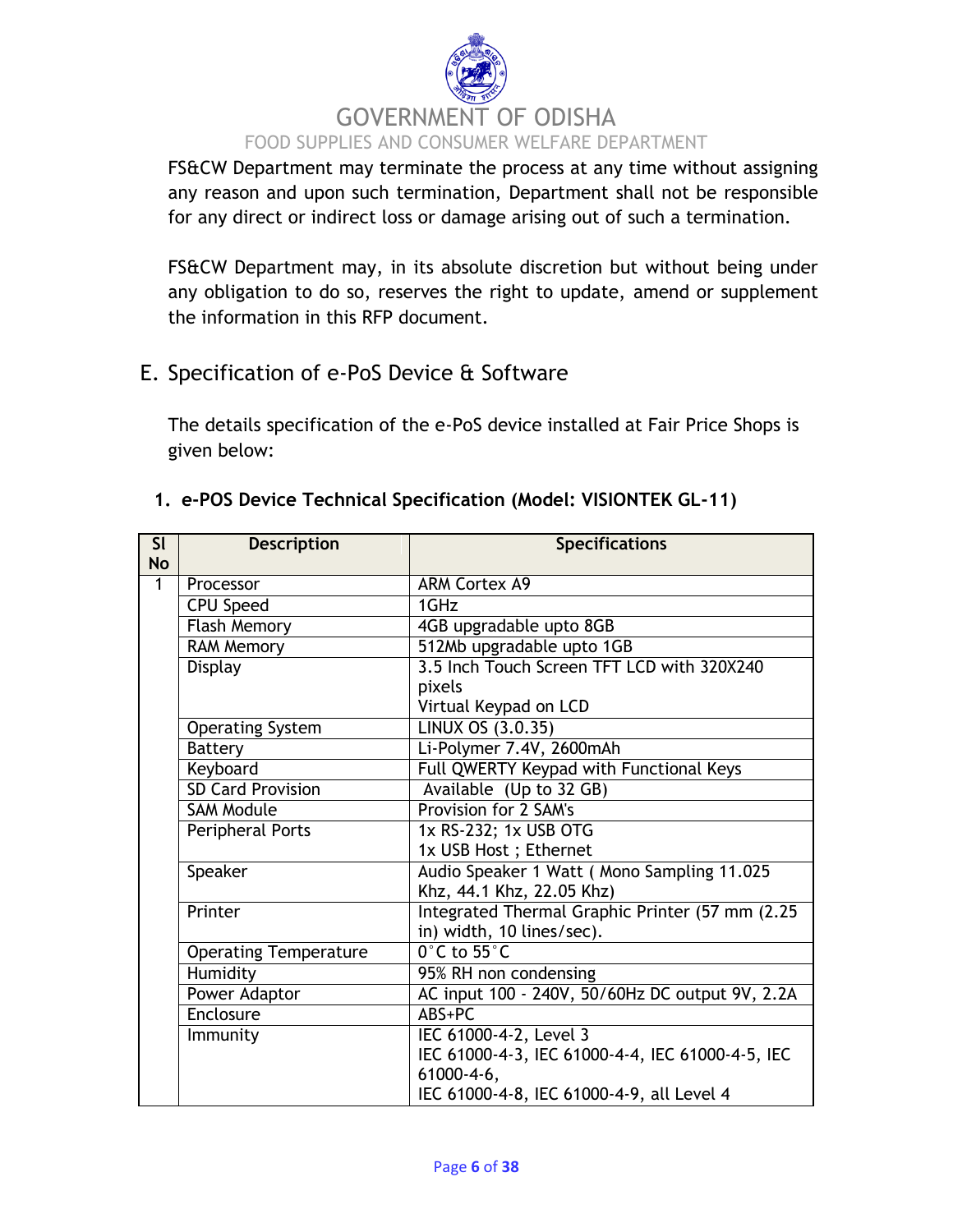

| <b>SI</b><br><b>No</b> | <b>Description</b>                 | <b>Specifications</b>                                          |  |  |
|------------------------|------------------------------------|----------------------------------------------------------------|--|--|
|                        | Safety                             | <b>CE</b>                                                      |  |  |
|                        | Dimensions (mm x mm x<br>mm)       | $245 \times 96 \times 85$ (L x W x H)                          |  |  |
| $\mathbf{2}$           | Weight with Battery                | 750gms                                                         |  |  |
| 3                      | <b>Communication Module</b>        | GSM/GPRS Interface- with provision for DUAL SIM<br><b>CARD</b> |  |  |
|                        |                                    | Wi-Fi                                                          |  |  |
| 4                      | <b>Smart Card Compatibility</b>    | Single Smart Card Reader [ISO 7816]                            |  |  |
|                        |                                    | Magnetic swipe Card Reader - 3 Track Bi-                       |  |  |
|                        |                                    | directional                                                    |  |  |
| 5                      | <b>GPS Functionality</b>           | With SIRF STAR 3 Chipset                                       |  |  |
| 6                      | <b>Optical Finger Print sensor</b> | Optical Finger Print sensor (ANSI 378 and ISO                  |  |  |
|                        |                                    | 19794 Complied)                                                |  |  |
| $\overline{7}$         | Carry Bag                          | <b>Shoulder Holster</b>                                        |  |  |

#### **2. Application Features**

#### *a) Present Server Application Features (Software)*

- **EXEC** Centralized Web based application
- Maintain Citizen's database
- Ration card management
- **Create users and authentication facility**
- **Maintain Dealers (FPS) master data**
- **Maintain Citizens category and ration eligibility**
- **FPS** goods allocation management
- Supply Management (Demand to Delivery with authentication)
- **Maintain inventory data**
- **Aadhaar Integration**
- **SMS** integration
- MIS Different reports Statistical, PDF, EXCEL, WEB Display with Analytics/Dashboard
- **Integration with RCMS and SCMS for master data updates.**
- **Integration with Annavitran Portal of GOI**
- Integration with IM-PDS portal of GOI

#### *b) e-POS Device Application Features (Software)*

- Multilingual Application (English, Hindi and Local Language)
- **•** Device authentication
- **Dealers can acknowledge when stock is received.**
- **Dealers can maintain inventory details through the device.**
- When the citizen's ration card number is entered/scanned, POS device will capture biometric and then verify it with Aadhaar (via AuA). Once authentication is established, citizen's eligibility is retrieved from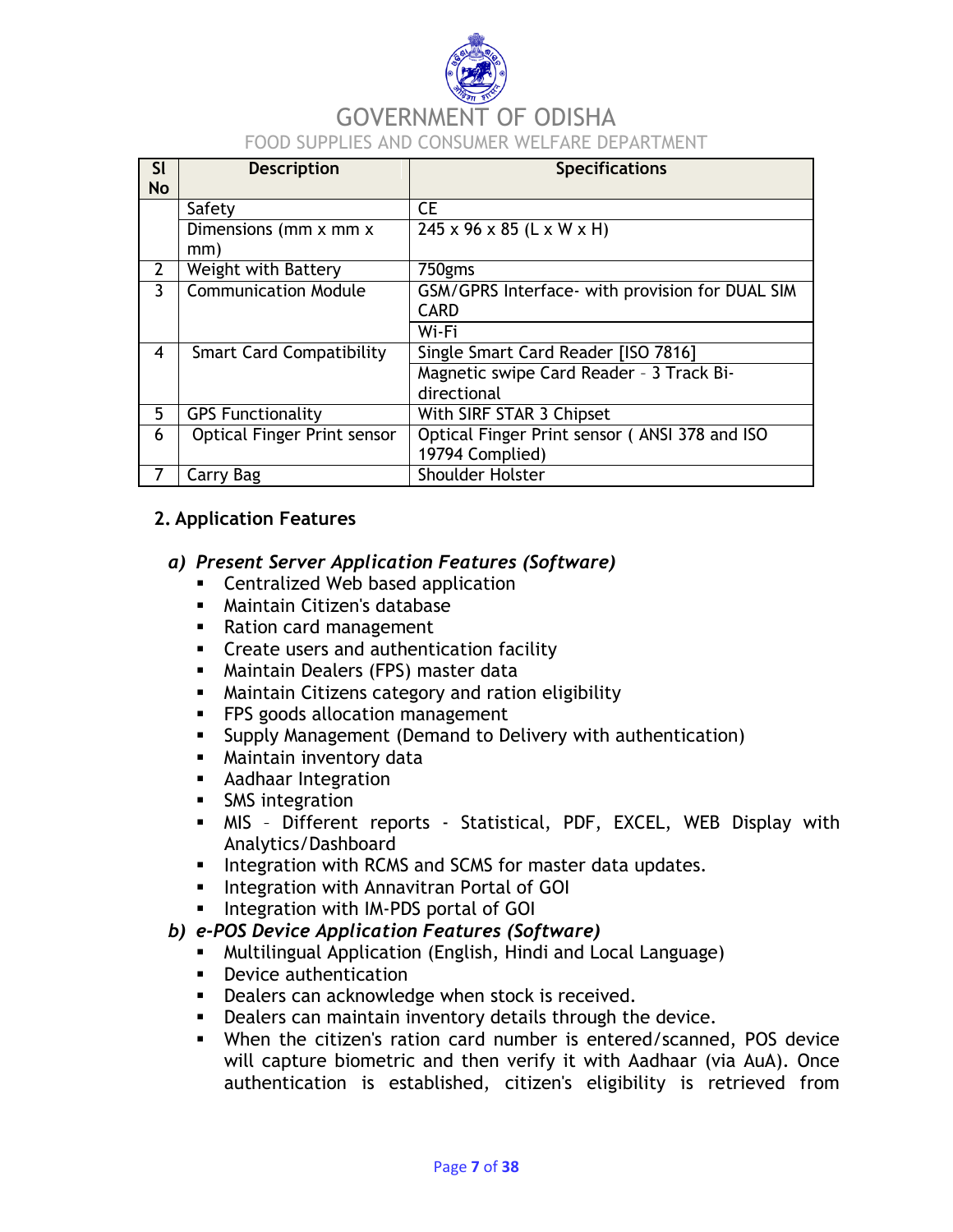

# GOVERNMENT OF ODISHA

#### FOOD SUPPLIES AND CONSUMER WELFARE DEPARTMENT

server. In case of any withdrawals during the month, net entitlement is calculated and sent to the device.

- **FPS** will provide requested ration and takes money from citizen.
- After transaction is completed a receipt will be printed.
- Using GPRS the confirmed transaction details will be transferred to the server.
- GPRS helps immediate transfer of data to the server for monitoring in case GPRS is not available, data is staged for later transfer i.e., whenever network is available again.
- Reports (Product sales report, inventory report, Time based expenses report, etc.)
- **FCI go down staff can generate delivery acknowledgment.**

#### **3. Technologies**

#### *Server Side*

- **ASP.Net Core 2.1**
- SQL Server 2016
- **Windows Server**

#### *Device Side (EPOS)*

- QT Platform -(Embeded Linux)
- **Visiontek GL -11 SDK**

#### **4. Server Infrastructure**

#### *For 14016 devices*

There are 4 Windows web servers to meet the requirement of state. This includes around 500 system users and 14016 devices.

- Windows VM
- 8 Core
- 32 GB RAM
- $\blacksquare$  IIS 8

The database server runs on SQL Server 2016

- **Windows Physical Server**
- 32 Core
- **128 GB RAM**
- SOL Server 2016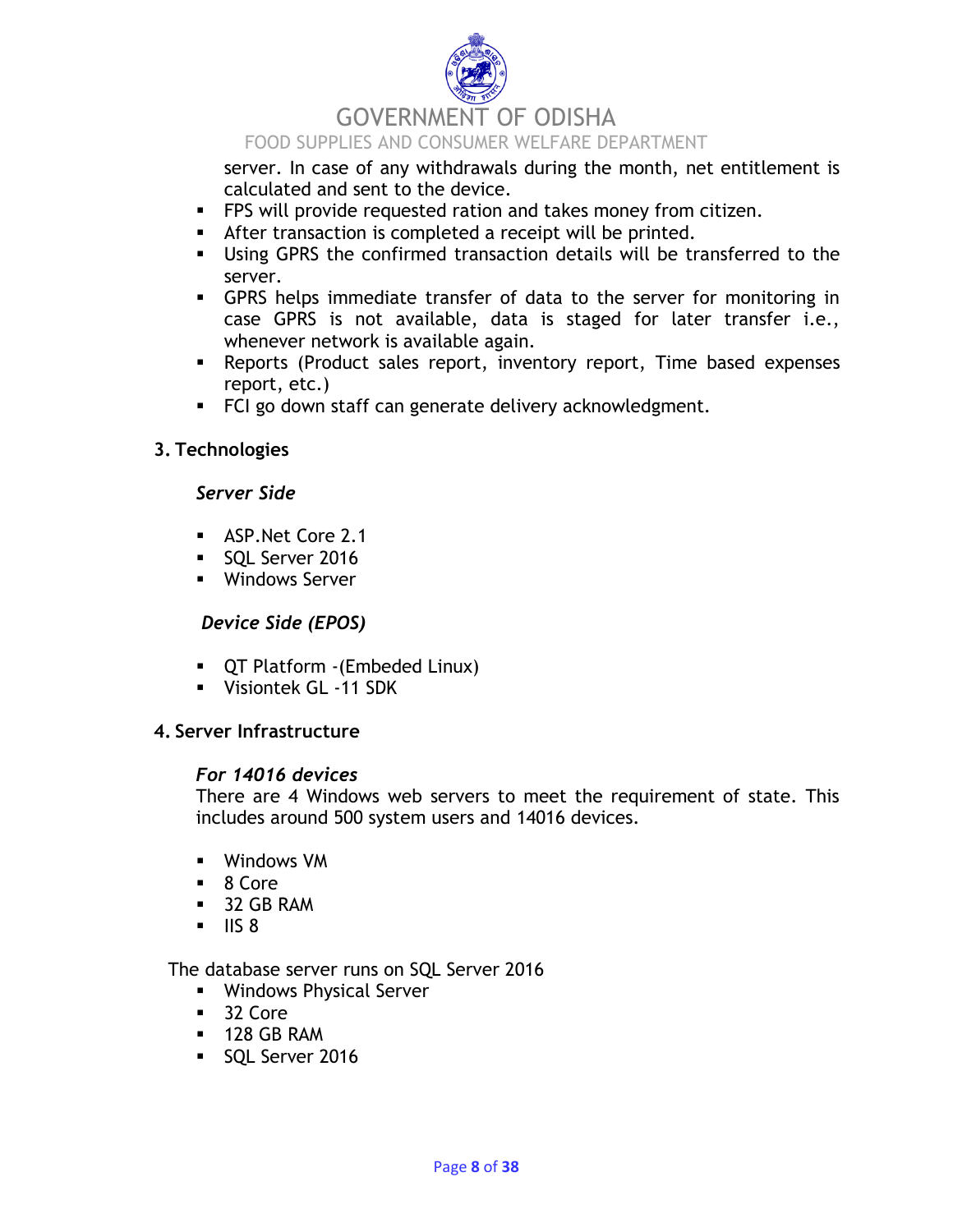

#### **5. Storage**

#### *Transactional data (On SAN)*

Currently the database holds around 5 years of transactional data and it"s around 5 TB in size

#### **6. Logging data (On Local Disks)**

- **Log storage requirement per family per month: Approx 5 GB/month**
- Currently logs are being rotated on a monthly basis, but may have to retained for a minimum of 5 years as per Central Government guidelines

#### **7. Disaster Recovery**

- Currently there is no Disaster recovery mechanism implemented, but it may be implemented as part of this AMC contract;
- **Server sizing for Disaster recovery depends on design criteria;**
- In case Disaster Recovery is to be planned for full capacity, similar hardware will be provisioned for at DR site on par with Primary Site.

#### F. Scope of Work

The details of scope of work for Operation & Maintenance and other services are given below:

#### **a) Operation & Maintenance**

- 1. The comprehensive maintenance includes preventive maintenance quarterly/regular services of e-PoS devices and/or replacement of any items necessary for keeping the e-PoS devices active and free from any defects/disturbance and also on any unscheduled call for corrective and maintenance services, taking appropriate measures/steps on time to set right the malfunctioning of the e-PoS devices.
- 2. The comprehensive maintenance shall be carried out primarily at the FPS shops as and when required. In case, the Bidder feels that the equipment cannot be repaired at site, they will carry and deliver the equipment at their own cost and risk to get it repaired promptly.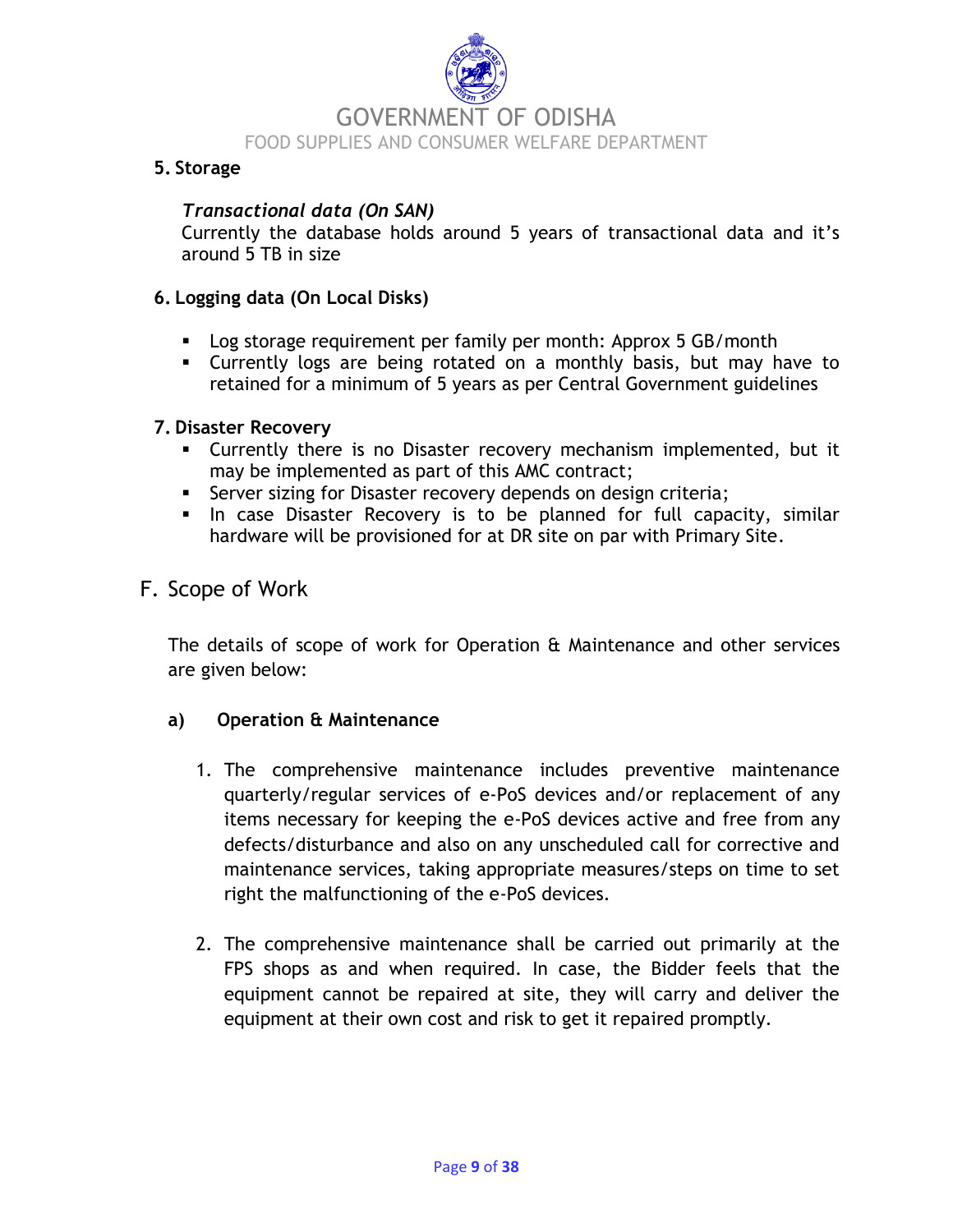

- 3. The replacement of all the spares is included under the O&M. The replacement of defective spares with good quality and original spares will be done by the bidder without any extra charge of any kind.
- 4. Supply & maintenance of at least @5% buffer stock of e-PoS Device as well as genuine/original spare parts in each district to mitigate the immediate replacement of any malfunction device till complete repair of the device and functioning of the same at FPS level;
- 5. Deployment of minimum two technical resource personnel in each district to address urgent calls from users for any technical issues. The technical resource personnel should be available and is required to be responsible for single point of contact. On breakdown situations or when directed by department, response time to reach maintenance location for maintenance call by the technical resource personnel should not exceed 2 hours;
- 6. To carry out minor repairs required to any malfunction device either at filed level or at any authorized retail service points to ensure its early functionality;
- 7. To address any software related issues arises during the PDS distribution at FPS level;
- 8. To extend necessary support during any integration with other software or hardware with the e-PoS devices during the O&M period;
- 9. To carry out Preventive Maintenance (PM), including cleaning of interior and exterior, of all hardware and testing for virus, if any, and should maintain proper records at each site for such PM;
- 10.To maintain data regarding entitlement for software upgrades, enhancements, refreshes, replacements, and maintenance;
- 11.To provide free Updates/Upgrades/New releases/new versions/Patches/ Bug fixes of the software and tools, as and when released by OEM;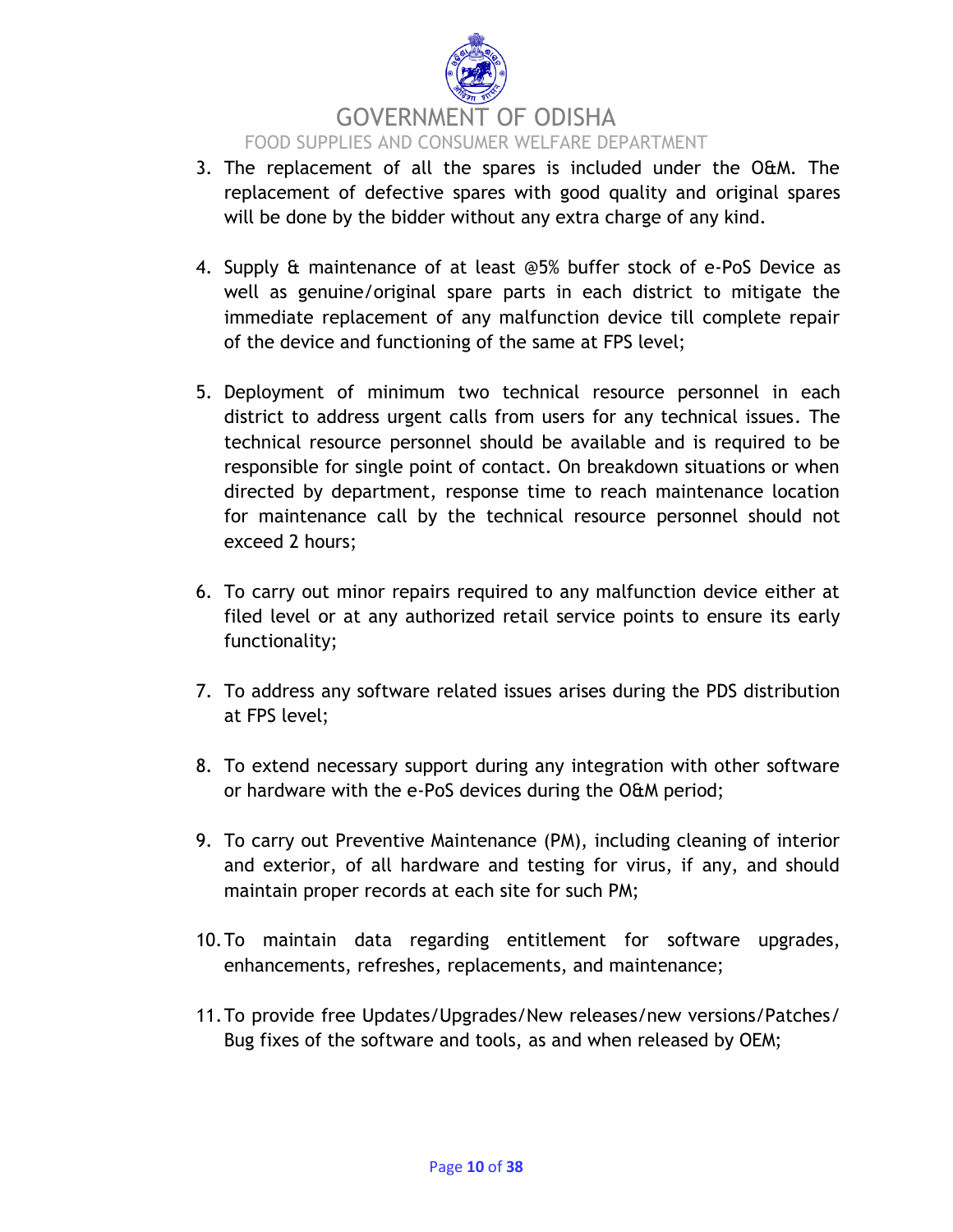

- 12.To provide necessary support if the Operating System or additional copies of Operating System are required to be installed/reinstalled/deinstalled;
- 13.To carry out any requisite adjustments/changes in the configuration for implementing different versions of Application Software;
- 14.To provide a single-point-of-contact for software support and provide licensed software support including but not limited to problem tracking, problem source identification, problem impact (severity) determination, bypass and recovery support, problem resolution, and management reporting;
- 15.To maintain an inventory database to include the registered hardware installed at different FPS Shops;
- 16.To ensure security of the system and install any patches to Windows and application as and when new threats are identified;
- 17.To ensure installation/updation of SSL certificates (if required) before they expire;
- 18.To engage a 3rd party Quality certifying agency (STQC or cert-in certified agencies) to conduct the assessment/review for the application software (both client and server end) before "Go Live" as part of Scope of this project. The FS&CW Department shall have the right to audit and inspect all the procedures and systems relating to the provisioning of the services. If there is any change/addition in the application's functionality then the Solution Provider will have to obtain the STQC Certification for the changes/additions;
- 19.In addition to security features deployed in the technology, Bidder's operational procedures will ensure protection of the client from business risk (from system error, human error, negligence and mismanagement) and fraud risk (loss due to intentional deception by employees, customers, agents, external entities, etc.);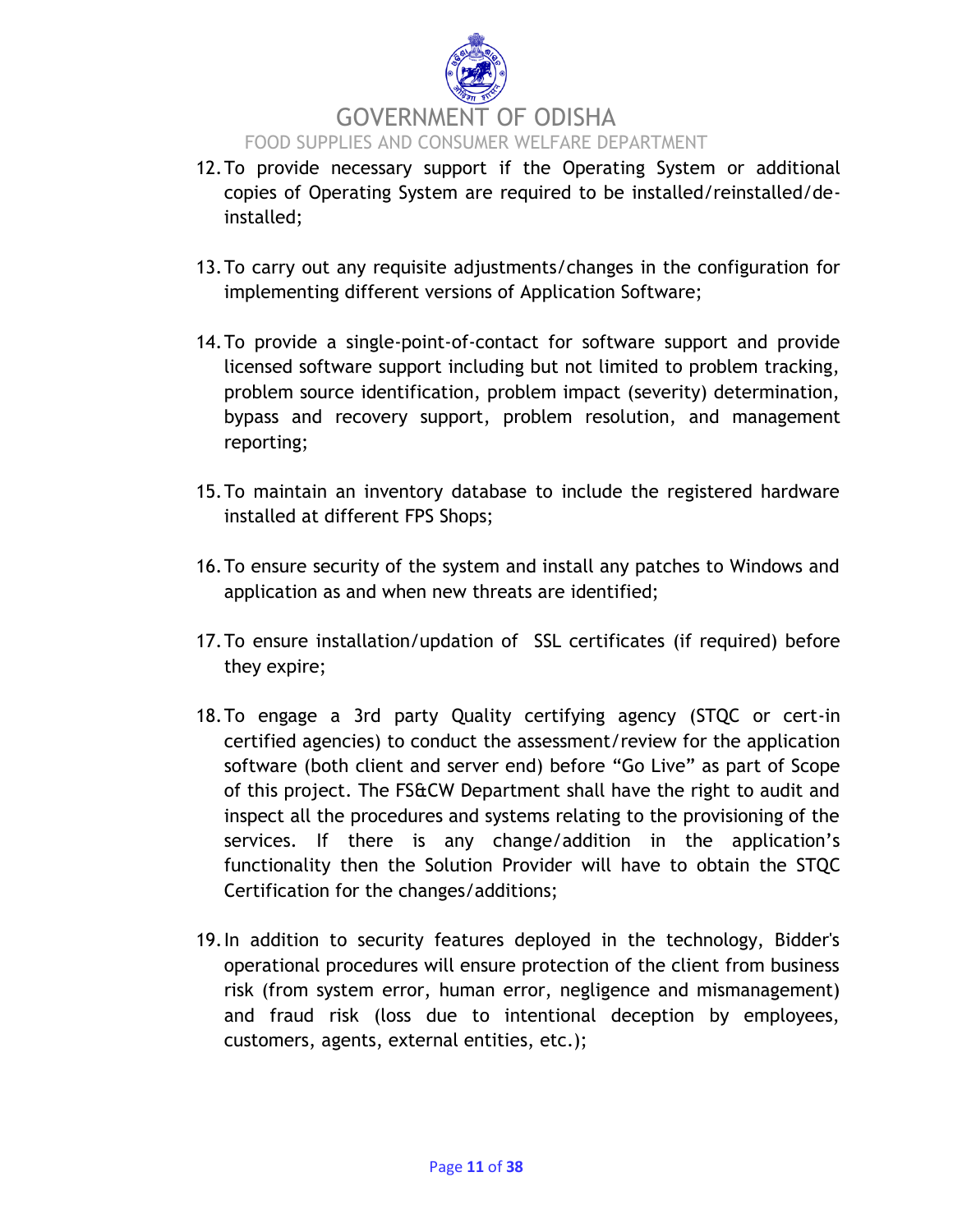

- 20.To carry out all such changes/enhancements in PoS client Software as are necessitated due to change(s) in ePDS application mandated or designed/deployed by GoI/GoO. Accordingly, all such changes will be deployed/replicated in the PoS machines at all field locations without affecting business continuity;
- 21.Department may install Digital weighing scales at each FPS in future. Bidder has to provide necessary support to develop/upgrade device & server application to integrate with digital weighing scales.

#### **b) Other Services :**

- 1. Establishment of a help-desk support office centrally located at Bhubaneswar for better coordination with technical resources as well as with the district officials regarding operation & maintenance of e-PoS devices. To maintain a Helpdesk and an operational support team to address any problems arising in the field on a real-time basis;
- 2. To track all transactions at FPS;
- 3. To provide latest AADHAAR RD Services compatibility pertaining to GL-11 devices deployed in field for the contract period;
- 4. To make all transaction data/records available in the portal of the FS & CW Department and Government of India portals as per the directions of the FS & CW Department;
- 5. To use Aadhaar platform or other modes like OTP for bio-metric authentication of beneficiaries through finger print scanner/IRIS scanner;
- 6. To make any changes to the existing system as required by the FS & CW Department on an on-going basis to ensure smooth functioning of the system;
- 7. To maintain performance and upkeep of the system and ensure there are no hiccups during distribution;
- 8. To ensure portal is responsive and available at all times;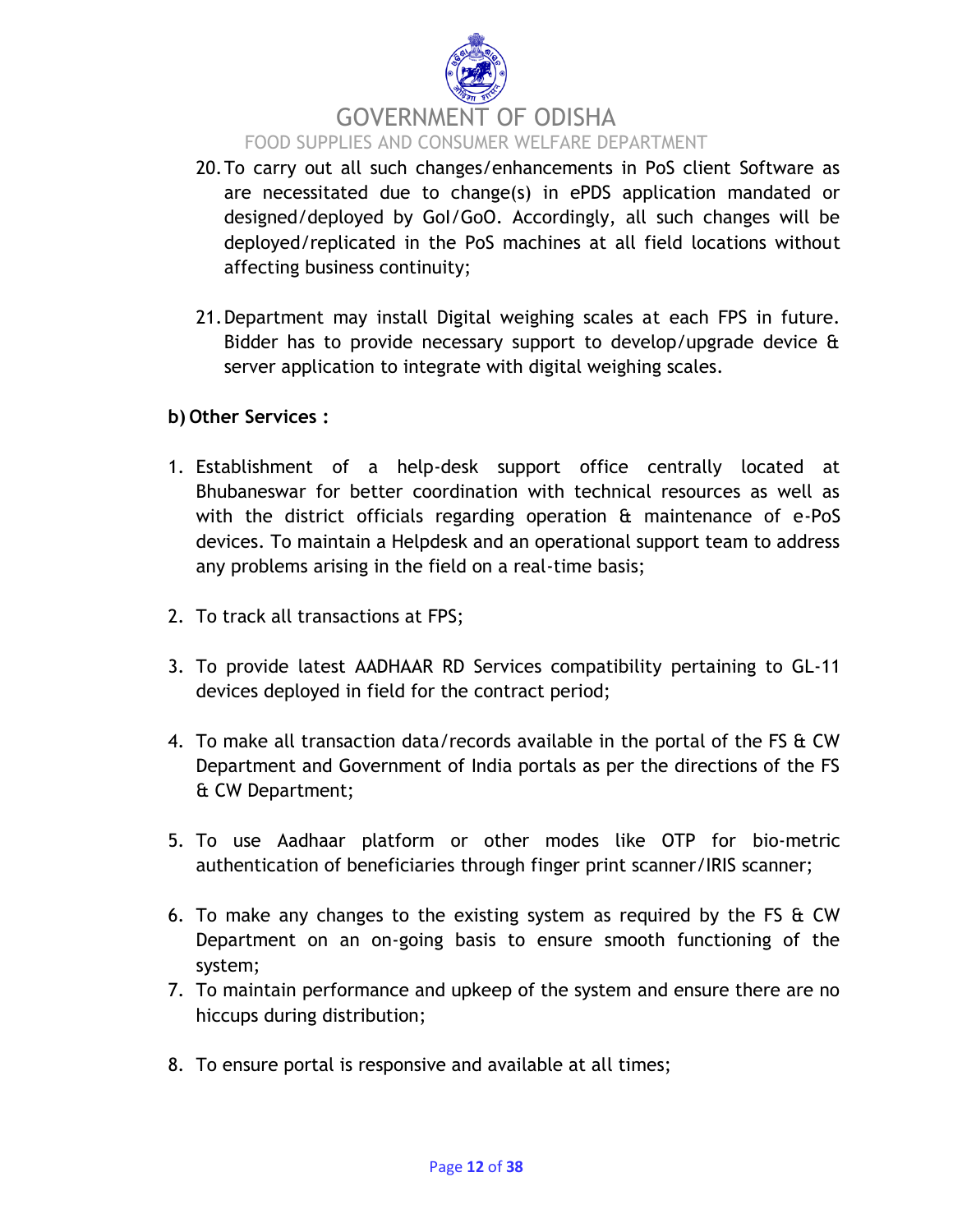

- 9. To ensure data sharing with State and Central Government is up to date and accurate at all times.
- 10.To maintain existing PoS application (client end) based on technical requirements as per the FS&CW department;
- 11.To maintain existing central application (Server end), MIS portal, with various reports required from time to time;
- 12.To ensure the integration of solution with AUA, SMS gateway as per the specifications of the FS & CW Department;
- 13.To ensure that PoS supports offline mode capabilities with ability to sync the transactions data as and when connectivity is resumed;
- 14.To ensure manual update of PoS data files to FPS automation database, updating corresponding reports, external interfaces and MIS/Dashboard. These data files would be exported from PoS modules when no data connectivity is available for long durations and hence disabling PoS to synchronize with FPS automations server.
- 15.To ensure that PoS has restricted access, and no applications can be used or installed unless agreed upon by the FS&CW department. Also, no data is shared with third party without permission from FS & CW Department;
- 16.To ensure that the PoS devices, application software functionalities and any other components, equipment, peripherals involved in implementation of solutions, meet the guidelines brought out jointly by UIDAI, Indian Banks' Association, National Payments Corporation of India and Institute for Development and Research in Banking Technology & available at [http://uidai.gov.in/financial-inclusion/m](http://uidai.gov.in/financial-inclusion/)icroatmstandards.html & or standards issued by IDRBT, UIDAI, RBI, IBA, Government authorities (if any) and should continue to comply with any amendments/changes made to these standards by the above referred authorities;
- 17.To ensure that POS supports mechanism for Aadhaar/Mobile seeding and addition of Proxy/Nominee as per the requirements in the document;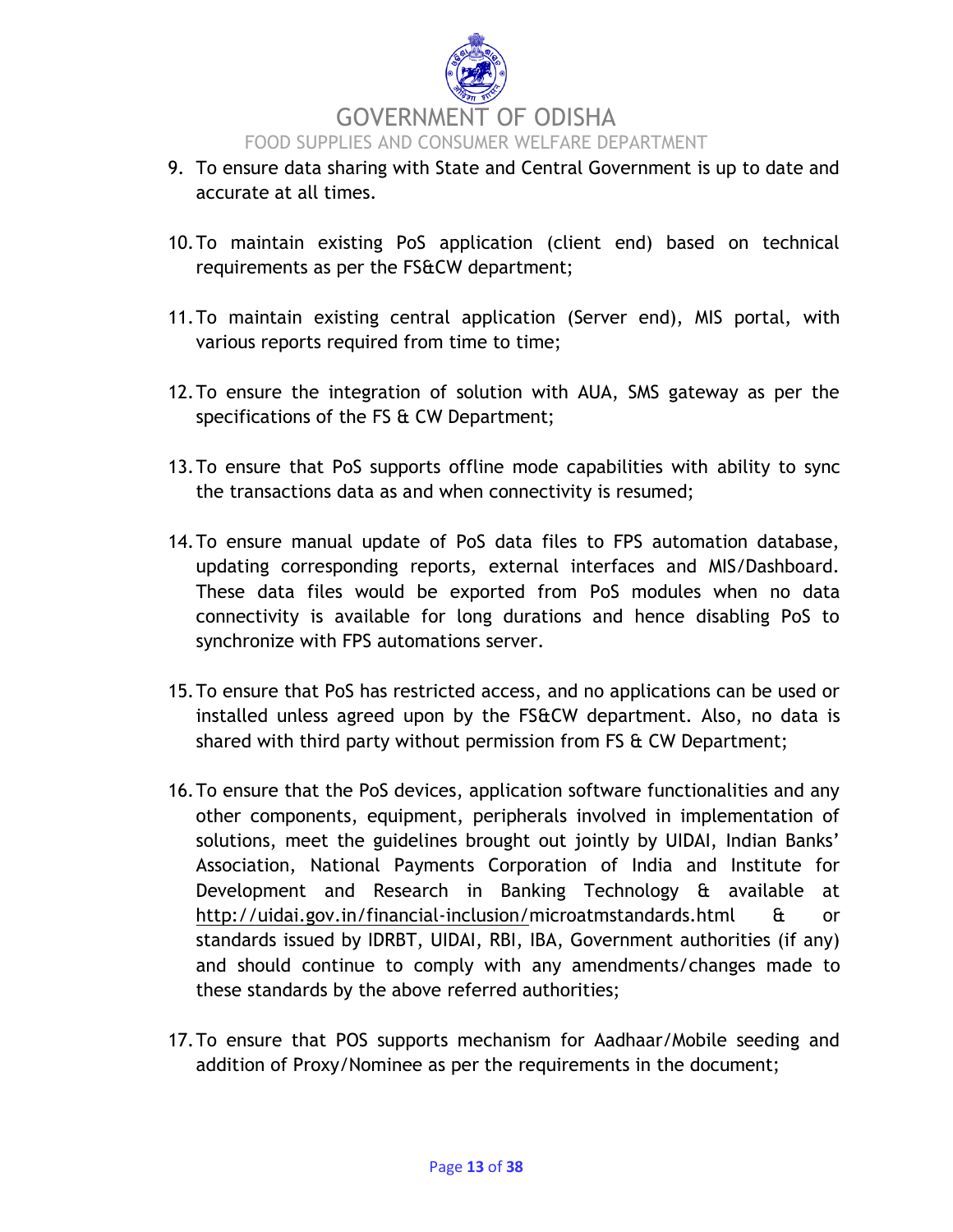

- 18.To ensure that Guidelines mentioned in the web site of Department of Food & Public Distribution, GoI for FPS automation are adopted. [http://pdsportal.nic.in/main.aspx;](http://pdsportal.nic.in/main.aspx)
- 19.To be independently and exclusively responsible for all forms of testing and would follow a formal defect tracking system (Bugzilla).
- 20.To be responsible for managing all the updates on PoS and MIS as suggested by the FS & CW Department to improve the existing solution.
- 21.To be responsible to benchmark the minimum data bandwidth required for seamless functionality of solution in online mode and meeting the performance requirements of the solution;
- 22. Any other as per requirement of FS & CW Department communicated from time to time.
- G. Duration of the Project :

The duration of the project will be *initially for 3 (three) years, starting from July 2022 onwards, which may further be extended to another two years* depending upon the performance of the service provider as well as the system/project requirement.

H. Qualification/Dis-qualification of the Bidder

**Minimum Eligibility Criteria (Pre-Qualification) for Participating in Bidding Process:**

| <b>SL NO</b>   | <b>CRITERIA</b>                                                              |  |  |
|----------------|------------------------------------------------------------------------------|--|--|
| 1              | The Bidder must be an individual company registered in India under the       |  |  |
|                | Companies Act, 1956/2013 and should have been in existence in India for at   |  |  |
|                | least 5 (five) years prior to the date of issue of this RFP. Consortiums are |  |  |
|                | not allowed.                                                                 |  |  |
|                | a) Copy of the registration certificate to be submitted.                     |  |  |
| $\overline{2}$ | a) If the OEM is bidding directly, it must submit a declaration on its       |  |  |
|                | authorized letter head clearly stating that the bidder is a                  |  |  |
|                | manufacturer/owner of the brand GL-11 e-PoS device that the bidder is        |  |  |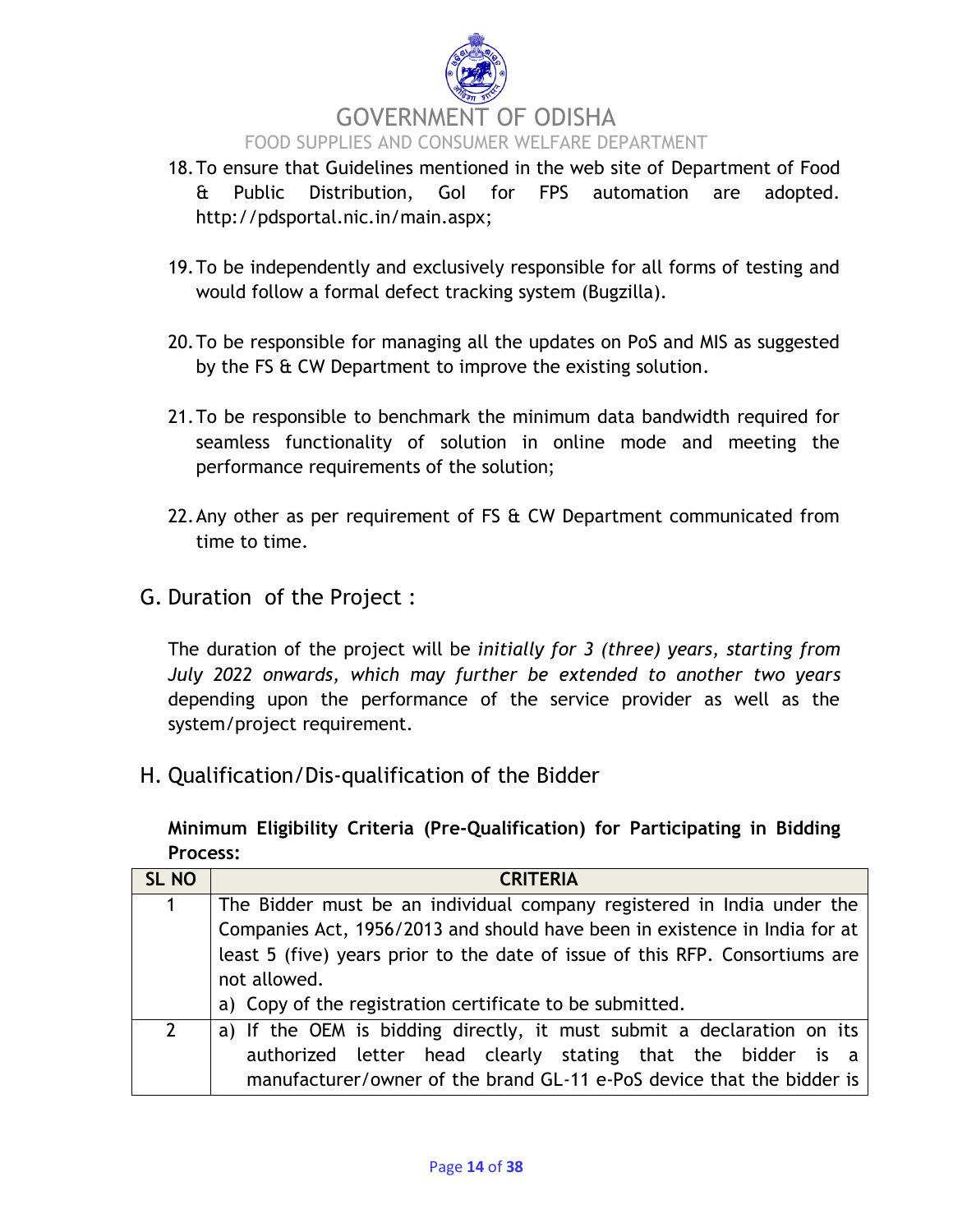

# GOVERNMENT OF ODISHA

FOOD SUPPLIES AND CONSUMER WELFARE DEPARTMENT

| <b>SL NO</b>            | <b>CRITERIA</b>                                                              |  |  |
|-------------------------|------------------------------------------------------------------------------|--|--|
|                         | offering through this tender.                                                |  |  |
|                         | b) If the bidder is other than OEM, Bidder has to obtain MAF from the OEM    |  |  |
|                         | of the e-POS device & submit in the MAF certificate format annexed at        |  |  |
|                         | Annexure-H                                                                   |  |  |
| $\overline{3}$          | a) The bidder should have an average annual turnover of at least             |  |  |
|                         | Rs. 40,00,00,000 (Forty Crores Only) during the last 03 (Three) financial    |  |  |
|                         | years ending with the FY 2021-22.                                            |  |  |
|                         | b) CA certificate confirming the average annual turnover of the bidder       |  |  |
|                         | during the last 03 (Three) financial years.                                  |  |  |
| $\overline{\mathbf{4}}$ | If Bidder is other than OEM participating in the bid process, without having |  |  |
|                         | proper MAF format certified by OEM of e-POS device, the entire bid shall be  |  |  |
|                         | summarily rejected.                                                          |  |  |
| 5                       | Copy of Valid ISO 9001:2015 certificate is required to be submitted          |  |  |
|                         | certified by authorized signatory.                                           |  |  |
| 6                       | Declaration of ineligible for corrupt & fraudulent practices, blacklisted    |  |  |
|                         | either indefinitely or for a particular period of time by any State/Central  |  |  |
|                         | government/PSU                                                               |  |  |
| $\overline{7}$          | OEM can participate directly and issue MAF to other interested bidders to    |  |  |
|                         | participate in order to have a competitive bidding process.                  |  |  |

### I. Instruction to the Bidder

#### 1. **General**

- a) While every effort has been made to provide comprehensive and accurate background information and requirements and specifications for participating in the RFP process, Bidders must form their own conclusions about the solutions needed to meet the requirements. Bidders and recipients of this RFP may consult their own legal advisers with regard to this RFP.
- b) All information supplied by Bidders will be treated as contractually binding on the Bidders, on successful award of the assignment by FS&CW Department on the basis of this RFP.
- c) No commitment of any kind, contractual or otherwise shall exist unless and until a formal written contract has been executed by or on behalf of the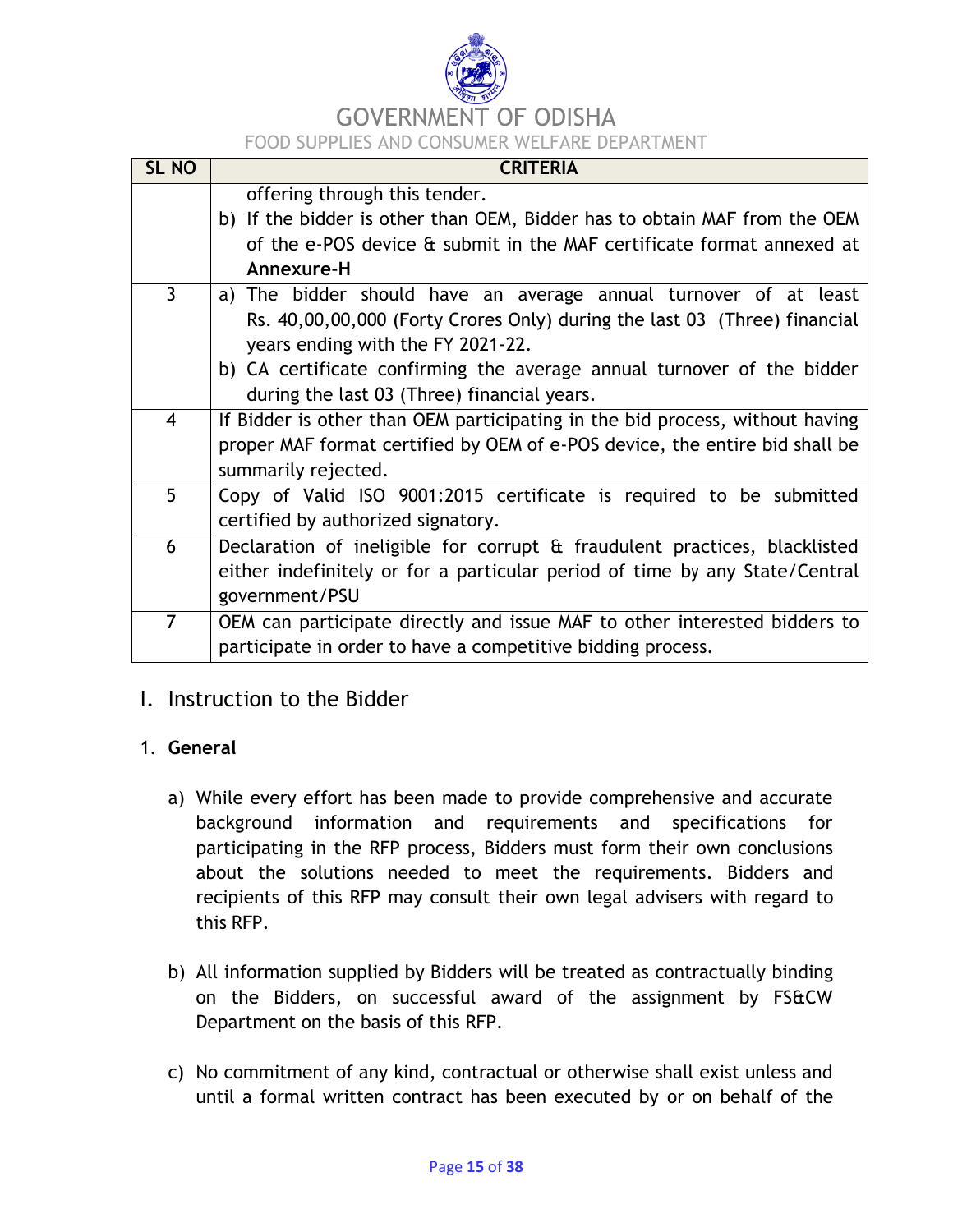

FS&CW Department. Any notification of preferred bidder status by FS&CW Department shall not give rise to any enforceable rights by the Bidder. FS&CW Department may cancel this public bid process at any time prior to a formal written contract being executed by or on behalf of the FS&CW Department.

d) This RFP supersedes and replaces any previous public documentation & communications, and Bidders should place no reliance on such communications.

#### 2. **Compliant Proposals/Completeness of Response**

- a) Bidders are advised to study all instructions, forms, terms, requirements and other information in the RFP documents carefully. Submission of the bid shall be deemed to have been done after careful study and examination of the RFP document with full understanding of its implications.
- b) Failure to comply with the requirements set out in this RFP may render the Proposal non-compliant and the Proposal may be rejected. Bidders must:
	- (i) Include all documentation specified in this RFP;
	- (ii) Follow the format of this RFP and respond to each element in the order as set out in this RFP;
	- (iii) Comply with all requirements as set out within thisRFP.

#### 3. **Pre‐Bid Meeting & Clarifications**

- a) Pre-bid queries can be raised within the dateline mentioned at "**Point No-A Timeline of Bid**" via e-Mail to [finance.pmutpds@gmail.com](mailto:finance.pmutpds@gmail.com) . Accordingly, response to the pre-bid queries will be replied by a return mail;
- b) The queries should necessarily be submitted in the following format (Soft copy in MS Word or MS Excel file to be attached):

| <b>No</b> | <b>RFP Documents Reference(s)</b><br>(Section & Page Number(s)) | Content of RFP<br>requiring<br>Clarification(s) | Points of<br>Clarification |
|-----------|-----------------------------------------------------------------|-------------------------------------------------|----------------------------|
|           |                                                                 |                                                 |                            |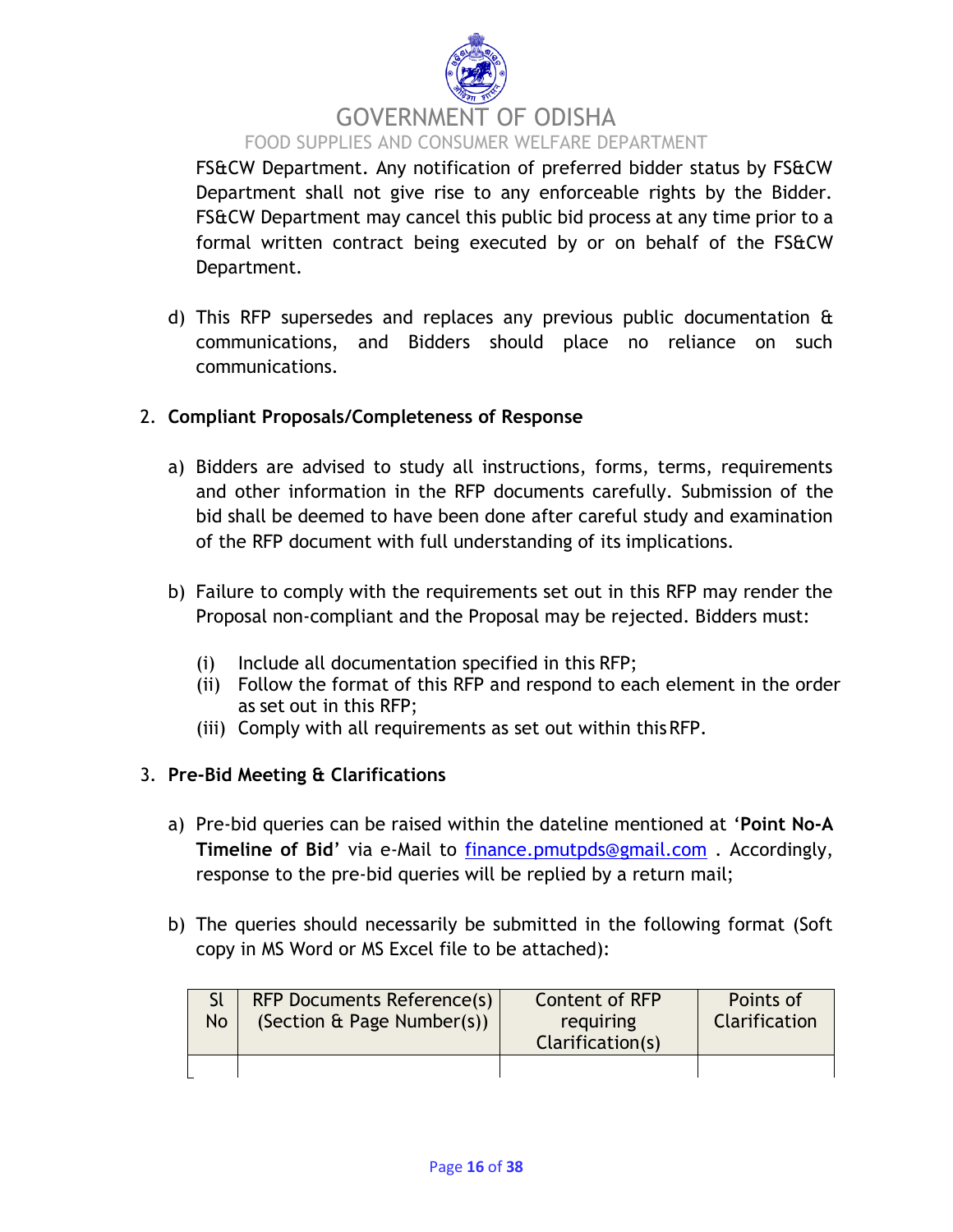

- c) FS&CW Department shall not be responsible for ensuring receipt of the bidders" queries. Any requests for clarifications post the indicated date and time may not be entertained by FS&CW Department;
- d) The Nodal Officer notified by the FS&CW Department will endeavor to provide timely response to all queries. However, FS&CW Department neither makes representation or guarantee as to the completeness or accuracy of any response made in good faith, nor does FS&CW Department undertake to answer all the queries that have been posed by the bidders. FS&CW Department also does not guarantee that the Suggestion (s) made by any prospective bidder through pre-bid query or otherwise shall be accepted;
- e) At any time prior to the last date for receipt of bids, FS&CW Department may, for any reason, whether on its own initiative or in response to a clarification requested by a prospective Bidder, modify the RFP Document by a corrigendum;
- f) The Corrigendum (if any) will be posted on [www.foododisha.in](http://www.foododisha.in/) ;
- g) Any such corrigendum shall be deemed to be incorporated in this RFP;
- h) In order to provide prospective Bidders reasonable time for taking the corrigendum into account, FS&CW Department may, at its discretion, extend the last date for the receipt of proposals through publication in website.

#### 4. **Key Requirements of the Bid**

#### **a) Right to Terminate the Process**

FS&CW Department may terminate the RFP process at any time and without assigning any reason thereof. FS&CW Department makes no commitments, express or implied, that this process will result in a business transaction with anyone. This RFP does not constitute an offer by FS&CW Department. The bidder's participation in this process may result in FS&CW Department selecting the bidder to engage towards execution of the contract.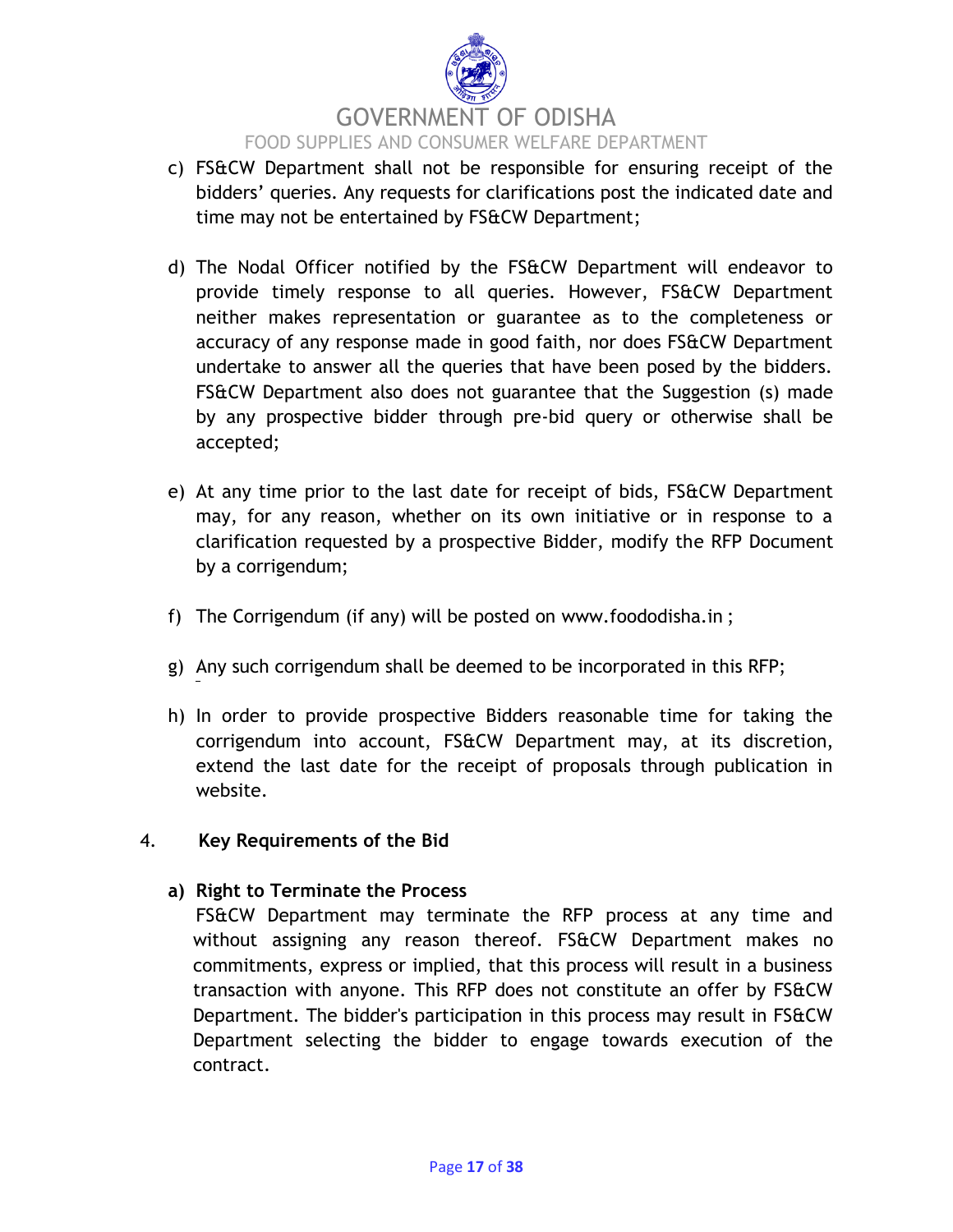

- **b) RFP Document Fee:** The RFP document can be downloaded from [www.foododisha.in](http://www.foododisha.in/) The bidders are required to submit the Tender Fee of **Rs.5,000 (Rupees five thousand)** only through Demand Draft from any scheduled Bank/Nationalized Bank in favour of *Managing Director, Odisha State Civil Supplies Corporation Ltd.* payable at Bhubaneswar. Proposals received without or with inadequate tender fee shall be rejected.
- **c) Bid Security Declaration:** Considering the difficulties faced by the vendors and to facilitate competition in wake of slowdown of the economy due to Covid-19 pandemic, it is hereby decided as per Finance Department Office Memorandum No. 8484/FD Date 05/04/2022 that no provisions regarding Bid Security should be kept in the Bid Documents and only provision for *Bid Security Declaration* should be kept. The bidder needs to submit the Bid Security Declaration in the specified format. If the bidders withdraw or modify their bids during period of validity, the participating bidder shall be suspended for a specific period as decided by the purchaser.

#### 5. **Preparation and Submission of Proposal**

- a) **Site Visit (s):** The bidder may wish to visit and examine the site (s) of the project and obtain for itself, at its own responsibility and risk, all information that may be necessary for preparing the bid and entering into the contract. The cost of visiting the site (s) shall be borne by the bidder. No site visit (s) shall be scheduled after the prescribed date for submission of bids.
- b) **Proposal Preparation Costs:** The bidder shall be responsible for all costs incurred in connection with participation in the RFP process, including, but not limited to, costs incurred in conduct of informative and other diligence activities, participation in meetings/discussions/presentations, preparation of proposal, in providing any additional information required by FS&CW Department to facilitate the evaluation process, and in negotiating a definitive contract or all such activities related to the bid process. FS&CW Department will in no case be responsible or liable for those costs, regardless of the conduct or outcome of the bidding process.
- c) **Language:** The Proposal should be filled by the Bidder in English language only. If any supporting documents submitted are in any language other than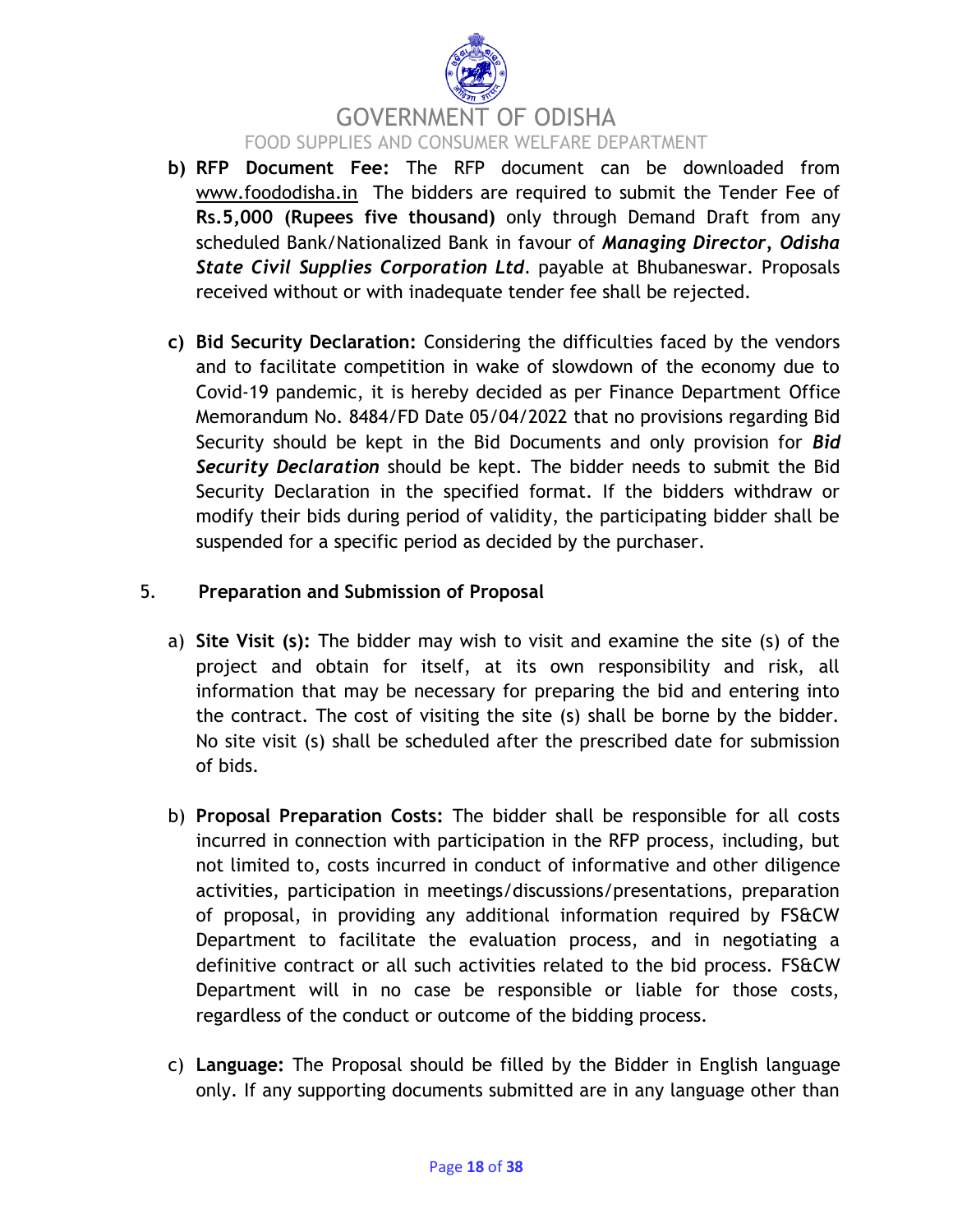

English, translation of the same in English language is to be duly attested by the Bidders. For purposes of interpretation of the Proposal, the English translation shall govern.

d) **Venue & Deadline for Submission of Proposals:** Proposals, in its complete form in all respects as specified in the RFP, must be submitted through Speed Post/Registered Post only, super scribing <**title of RFP & RFP Number**> on the cover of the envelope, address to *The Additional Secretary (NFSA), Food Supplies & Consumer Welfare Department, Government of Odisha, Loka Seva Bhawan, State Secretariat, Bhubaneswar, Odisha, Pin-751001,* within the scheduled date & time. Bids received after the scheduled date & time for submission shall not be accepted and shall be returned as un-opened. FS&CW Department shall not be held responsible for any postal delay for receipt of any bid.

#### 6. **Submission of Proposals**

- a) The bidders should submit their responses as per the format given in this RFP in the following manner:
	- (i) Pre‐Qualification-cum- Technical Proposal Criterion first cover
	- (ii) Commercial Proposal- second cover
- b) The envelope containing the above two sealed covers shall be properly sealed with superscription of the <name of the RFP> with <RFP number> on its cover page.
- c) Please Note that Prices should not be indicated in the Pre‐Qualification Proposal or Technical Proposal but should only be indicated in the Commercial Proposal.
- d) All the pages of the proposal must be sequentially numbered and must contain the list of contents with page numbers. Any deficiency in the documentation may result in the rejection of the Bid. The entire bid proposal should be properly bounded (preferably spiral binding) and no loose sheet shall be left inside the bid without any page number.
- e) The proposal/bid shall be prepared in indelible ink. It shall contain no interlineations or overwriting, except as necessary to correct errors made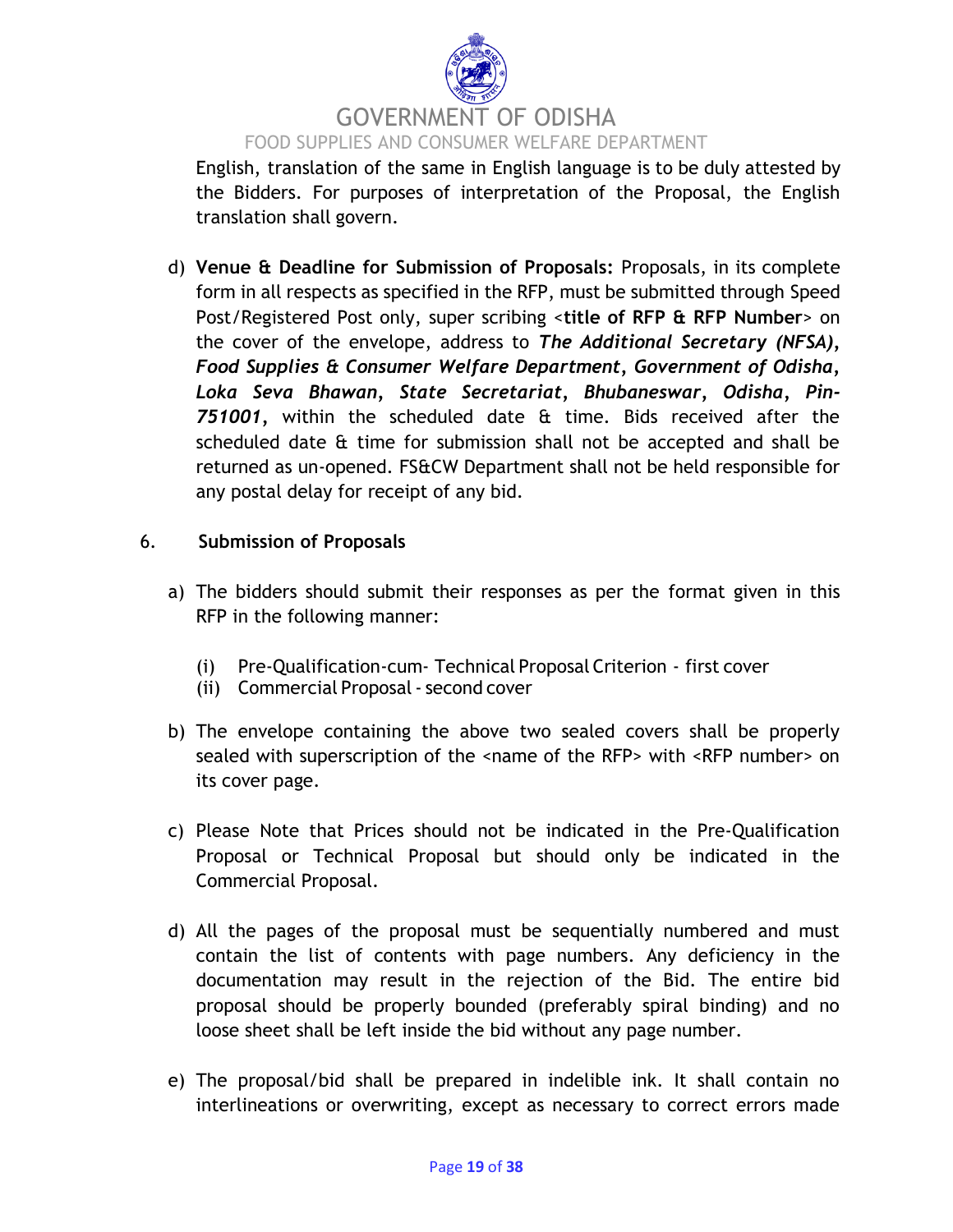

by the bidder itself. Any such corrections must be initialed by the person (or persons) who sign (s) the proposals.

f) All pages of the bid shall be initialed and stamped by the authorized person or persons who sign the bid.

#### 7. **Late Bids**

- a) Interested Bidder needs to submit the bids within the scheduled date & time for submission of bids. Bidder need to plan well in advance to submit the bids in due time.
- b) The bids submitted physically or by telex/telegram/fax/e‐mail etc. shall not be considered. No correspondence will be entertained on this matter.
- c) FS&CW Department shall not be responsible for non-submission/delay in submission of bids due to any technical glitches. It is the responsibility of the bidder to ensure submission of bid much prior to the deadline and report the issues (If any) in the help desk for resolution, so as to avoid last minute rush.
- d) FS&CW Department reserves the right to modify and amend any of the above‐stipulated condition/criterion depending upon project priorities vis‐à‐vis urgent commitments.
- 8. **Tender Opening:** Bids shall be opened in the office of the *Managing Director, Odisha State Civil Supplies Corporation Limited, C/2, Nayapalli, Bhubaneswwar, Odisha, Pin Code - 751012*. The proposals submitted within the scheduled date & time, will be opened by Proposal Evaluation Committee. The representatives of the bidders, who wish to be present at the time of opening, shall submit their email request to enclosing the identity cardoraletter ofauthority from the tendering firms to be identified as bona-fide for attending the opening of the proposal.
- 9. **Tender Validity:** The offer submitted by the bidders should be valid for minimum period of 180 days from the opening of commercial bid. However, validity of the price bid of selected bidder will be for entire contract period including extension period as mentioned in the RFP.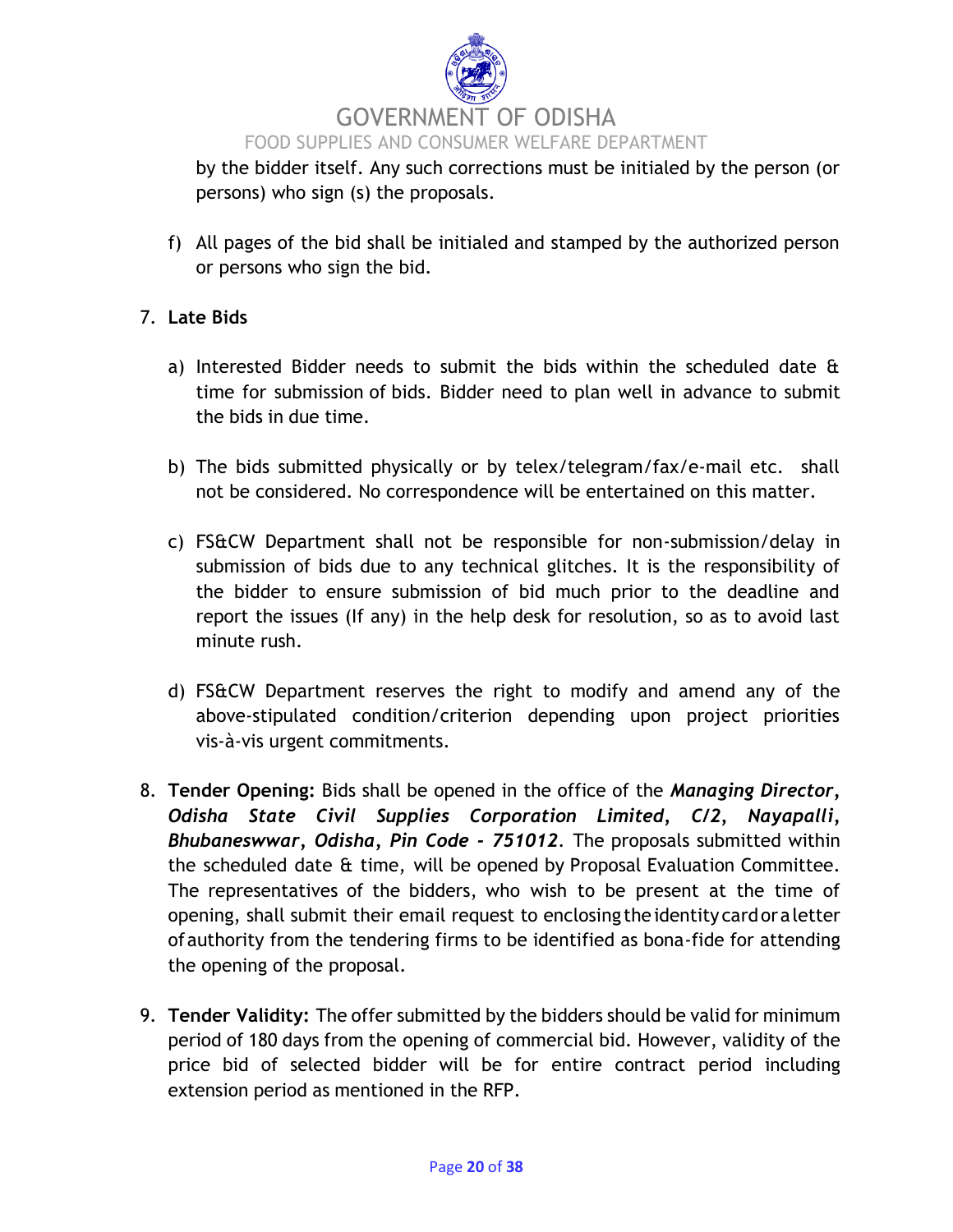

#### 10.**Tender Evaluation**

1. The RFP bids of those Agencies which would meet the minimum conditions of eligibility specified in RFP will be evaluated in two stages:

#### a) **Evaluation of Pre-qualification-cum-technical Proposal.**

#### **Technical Bid**

| <b>SL</b>               | <b>DETAILS</b>                                                                                                                                                                                                                                                                                                                                                                                                                        | <b>MAXIMUM</b>  | <b>BASIS OF MARKS TO BE ALLOTTED</b>                                                                                                                                                                                                                                                                                                                                            |
|-------------------------|---------------------------------------------------------------------------------------------------------------------------------------------------------------------------------------------------------------------------------------------------------------------------------------------------------------------------------------------------------------------------------------------------------------------------------------|-----------------|---------------------------------------------------------------------------------------------------------------------------------------------------------------------------------------------------------------------------------------------------------------------------------------------------------------------------------------------------------------------------------|
| <b>NO</b>               |                                                                                                                                                                                                                                                                                                                                                                                                                                       | <b>MARKS</b>    |                                                                                                                                                                                                                                                                                                                                                                                 |
| $\mathbf{1}$            | Relevant Experience<br>in<br>similar<br>Experience<br>type of Operation<br>£<br>Maintenance<br>of the origin of the original control.<br>PoS<br><b>devices</b><br>to<br>Govt.<br>Departments/ PSUs,<br>worth minimum<br>work<br>order value of<br>Rs.<br>50.00Lakhs (in at least<br>one project) in last five<br>financial years ending<br>with FY 2021-22.<br>Data to be submitted in<br>prescribed Format at the<br>given Annexure. | 20              | Number of Projects (One Project<br>worth Rs. 50.00Lakhs or more)<br>1. For each completed project<br>@10Marks<br>2. For each on-going project @05<br>Marks<br><b>Maximum of 20 marks</b><br><b>Notes:</b><br>A. The Completed Project means<br>Completed for Operations &<br>Maintenance.<br>B. The on-going Project means<br>Operations & Maintenance<br>period is continuing. |
| $\overline{2}$          | Number of<br>Service<br>Engineers/<br>technical<br>personnel<br>resource<br>presently working in the<br>company. Data<br>be<br>to<br>submitted in prescribed<br>Format<br>the given<br>at<br>Annexure.                                                                                                                                                                                                                                | $\overline{20}$ | Number of Service Engineers/<br>technical resource personnel:<br>$>20 \le 40 - 10$ Marks<br>>40 - 20 Marks                                                                                                                                                                                                                                                                      |
| $\overline{\mathbf{3}}$ | Average annual turnover<br>of the Firm in last 03<br>(three) financial years,<br>2019-20, 2020-21 & 2021-<br>22. (Certificate<br>from<br>Chartered<br>Accountant<br>(Statutory Auditor) with<br>authorized<br>seal<br>£                                                                                                                                                                                                               | 20              | >Rs.40 crores $\le$ Rs.50 crores: 10<br>marks<br>>Rs.50 crores: 20 marks                                                                                                                                                                                                                                                                                                        |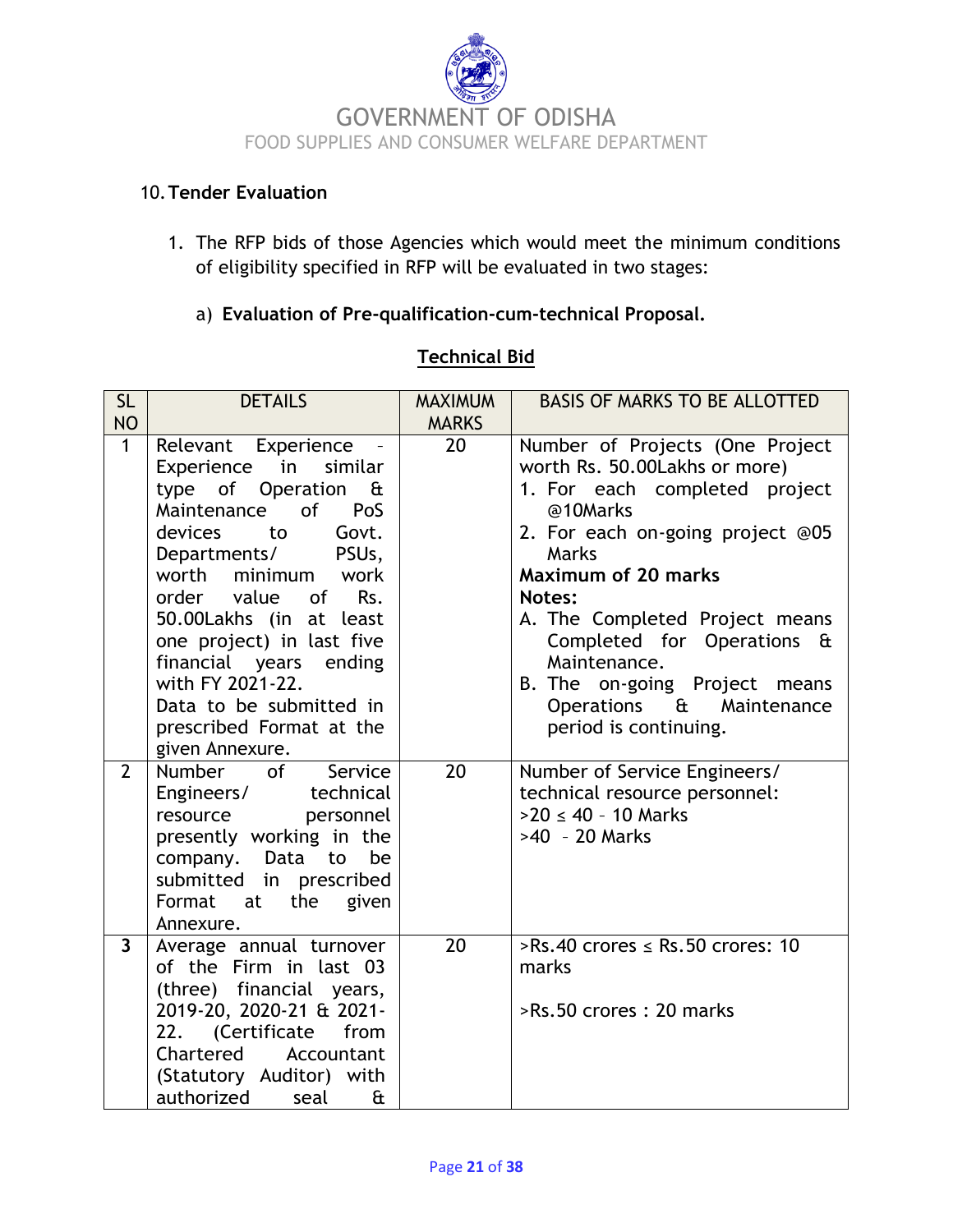

# GOVERNMENT OF ODISHA

FOOD SUPPLIES AND CONSUMER WELFARE DEPARTMENT

| <b>SL</b><br><b>NO</b> | <b>DETAILS</b>                                                                                                            | <b>MAXIMUM</b><br><b>MARKS</b> | <b>BASIS OF MARKS TO BE ALLOTTED</b>                                                                                                                                                                                                                                                                                                                                                                                                                       |
|------------------------|---------------------------------------------------------------------------------------------------------------------------|--------------------------------|------------------------------------------------------------------------------------------------------------------------------------------------------------------------------------------------------------------------------------------------------------------------------------------------------------------------------------------------------------------------------------------------------------------------------------------------------------|
|                        | signature shall<br>be<br>submitted).Data to<br>be<br>submitted in prescribed<br>Format at the given<br>Annexure.          |                                |                                                                                                                                                                                                                                                                                                                                                                                                                                                            |
| 4                      | Power Point presentation<br>on along with soft copy<br>(PPT) in Pendrive should<br>be attached with the<br>technical bid) | 40                             | Evaluation would be done based<br>on the proposed integrated form<br>factor for deployment:<br>1. Understanding on the details<br>scope of work given in this RFP;<br>2. Manpower Details ( Service<br>level engineers/technical<br>resources) & assessment of time<br>period for its deployment &<br>helpdesk support;<br>3. Experience in handling system<br>down time during breakdown<br>situation for operation<br>- &<br>maintenance of PoS devices. |
|                        | Total                                                                                                                     | 100                            |                                                                                                                                                                                                                                                                                                                                                                                                                                                            |

#### b) **Evaluation of Financial Proposals of Technical qualified bidders**

- (i) The Financial Bids of technically qualified bidders (i.e. technical score 70 & above) in technical evaluation criteria will be opened on the prescribed date.
- (ii) The bidder which has the lowest qualifying financial bid will be declared as L1 and may be considered.
- (iii) Errors & Rectification: If there is any discrepancy between words and figures in the financial bid, the amount in words will prevail.
- (iv) In case there is rate tie between two bidders, then the bidder with highest technical bid score will be awarded.
- 2. **Bid Scrutiny:** Initial Bid scrutiny will be held and incomplete details as given below will be treated as non-responsive if Proposals:
	- (i) are not submitted as specified in the RFP document;
	- (ii) received without the Letter of Authorization (Power of Attorney);
	- (iii) are found with suppression of details;
	- (iv) with incomplete information, subjective, conditional offers and partial offers submitted;
	- (v) Submitted without the documents requested in the checklist with lesser validity period.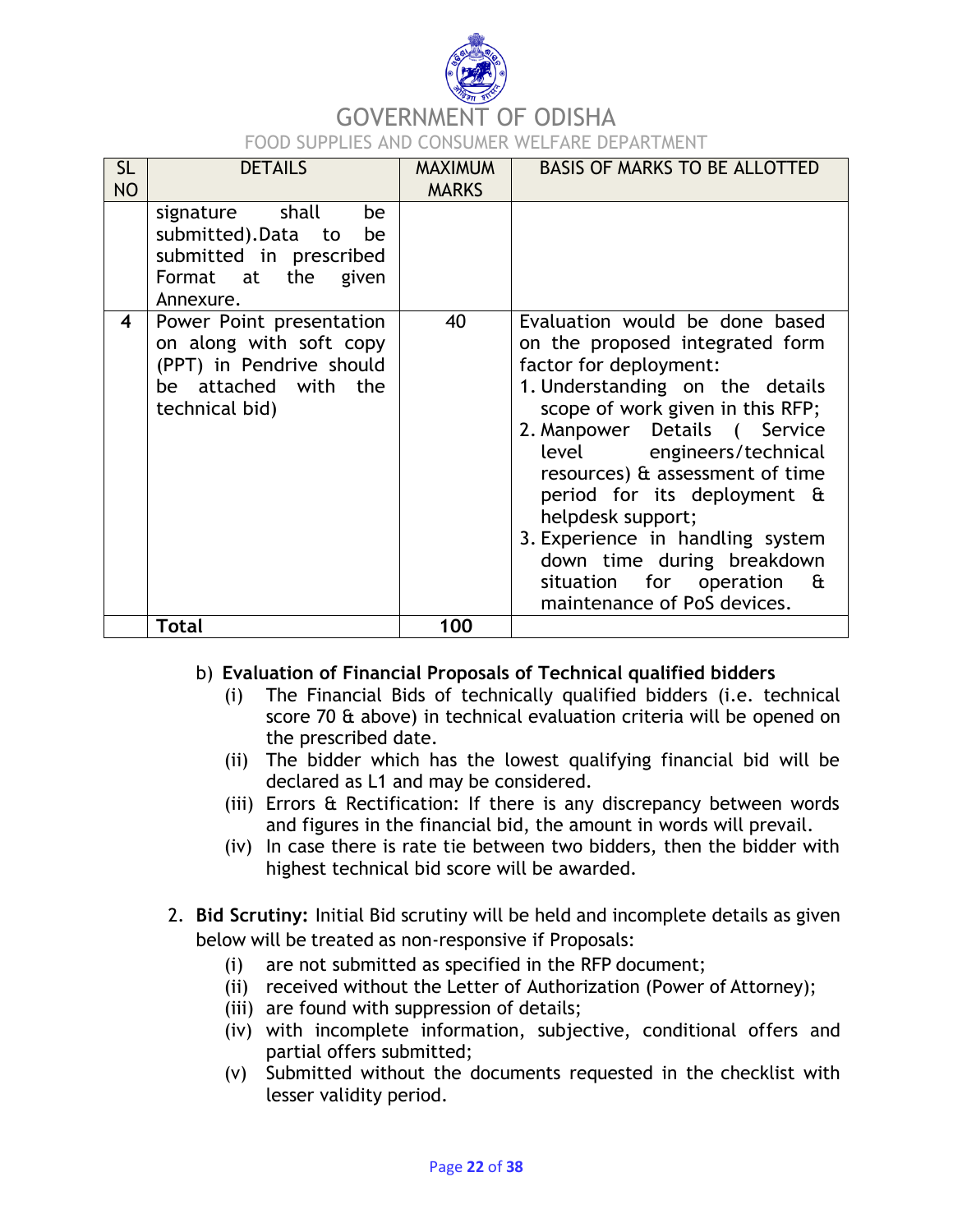

#### 3. **All responsive Bids will be considered for further processing as below:**

FS&CW Department will prepare a list of responsive bidders, who comply with all the Terms and Conditions of the Tender. All eligible bids will be considered for further evaluation by a committee according to the evaluation process defined in this RFP document. The decision of the Committee will be final in this regard.

#### 4. **Evaluation Process**

- a. FS&CW Department will constitute a Proposal Evaluation Committee to evaluate the responses of the bidders.
- b. The Proposal Evaluation Committee constituted by FS&CW Department shall evaluate the responses to the RFP and all supporting documents/ documentary evidences. Inability to submit requisite supporting documents/documentary evidences, may lead to rejection of the bid.
- c. The decision of the Proposal Evaluation Committee in the evaluation of responses to the RFP shall be final. No correspondence will be entertained outside the process of negotiation/discussion with the Committee.
- d. The Proposal Evaluation Committee may ask for meetings with the Bidders to seek clarifications on their proposals, if required.
- e. Each of the responses shall be evaluated as per the criteria and requirements specified in this RFP.
- f. In order to facilitate the technical proposal evaluation, the technical criteria laid down along with the assigned weights have been presented in subsequent sections. The marking scheme presented here is an indication of the relative importance of the evaluation criteria. Only bidders securing a minimum of eligible marks in the technical evaluation will be considered for further financial bid evaluation. Bids of Tenders which don"t secure the minimum specified technical score will be considered technically non‐responsive and hence debarred from being considered for financial evaluation.
- 5. **Right to Accept Any Proposal & Reject Any / All Proposal (s):** FS&CW Department reserves the right to accept or reject any proposal, and to annul the tendering process/Public procurement process and reject all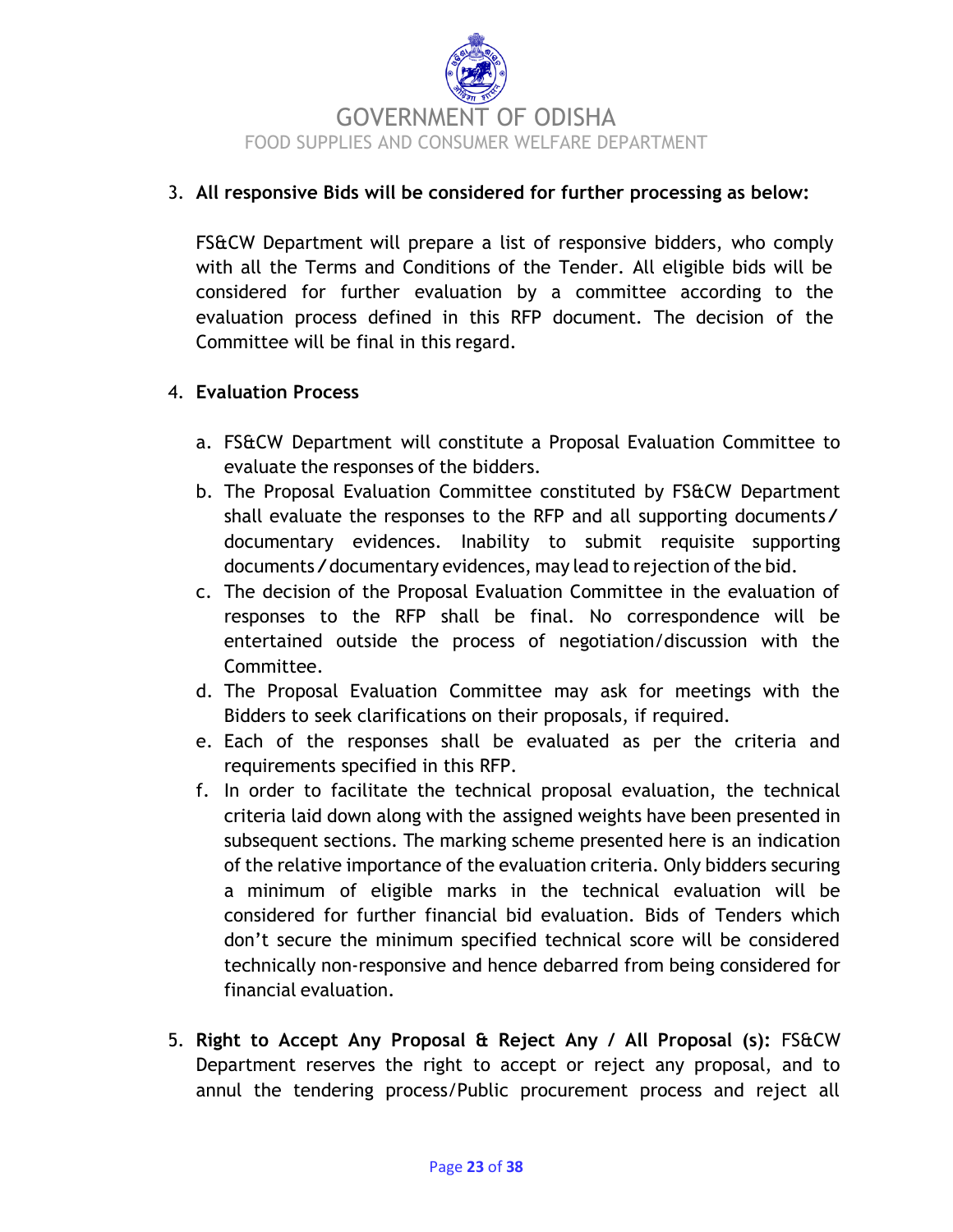

proposals at any time prior to award of contract, without thereby incurring any liability to the affected bidder or bidders or any obligation to inform the affected bidder or bidders of the grounds for such action.

- 6. **Purchaser's Procurement Rights:** Without incurring any liability, whatsoever to the affected bidder or bidders, the FS&CW Department reserves the right to:
	- a. Amend, modify, or cancel this tender and to reject any or all proposals without assigning any reason.
	- b. Change any of the scheduled dates stated in this tender.
	- c. Reject proposals that fail to meet the tender requirements.
	- d. Remove any of the items at the time of placement of order.
	- e. Increase or decrease no. of resources supplied under this project.
	- f. Should the Purchaser be unsuccessful in negotiating a contract with the selected bidder, the Purchaser will begin contract negotiations with the next best value bidder in order to serve the best interest.
	- g. Make typographical correction or correct computational errors to proposals
	- h. Request bidders to clarify their proposal.
- J. General terms & conditions of Service Level Agreement (SLA)
	- 1. **Award Criteria:** FS&CW Department will award the Contract to the successful bidder whose proposal has been determined to be substantially responsive and has been determined as the most responsive bids as per the process outlined above.
	- 2. **Notification of Award:** Prior to the expiry of the validity period, FS&CW Department will notify the successful bidder in writing or by fax or email (in shape of issuing Letter of Intent), that its proposal has been accepted. In case the tendering process/public procurement process has not been completed within the stipulated period, FS&CW Department may like to request the bidders to extend the validity period of the bid. The notification of award will constitute the formation of the contract. Upon the successful bidder's furnishing of Performance Bank Guarantee, FS&CW Department will notify each unsuccessful bidder.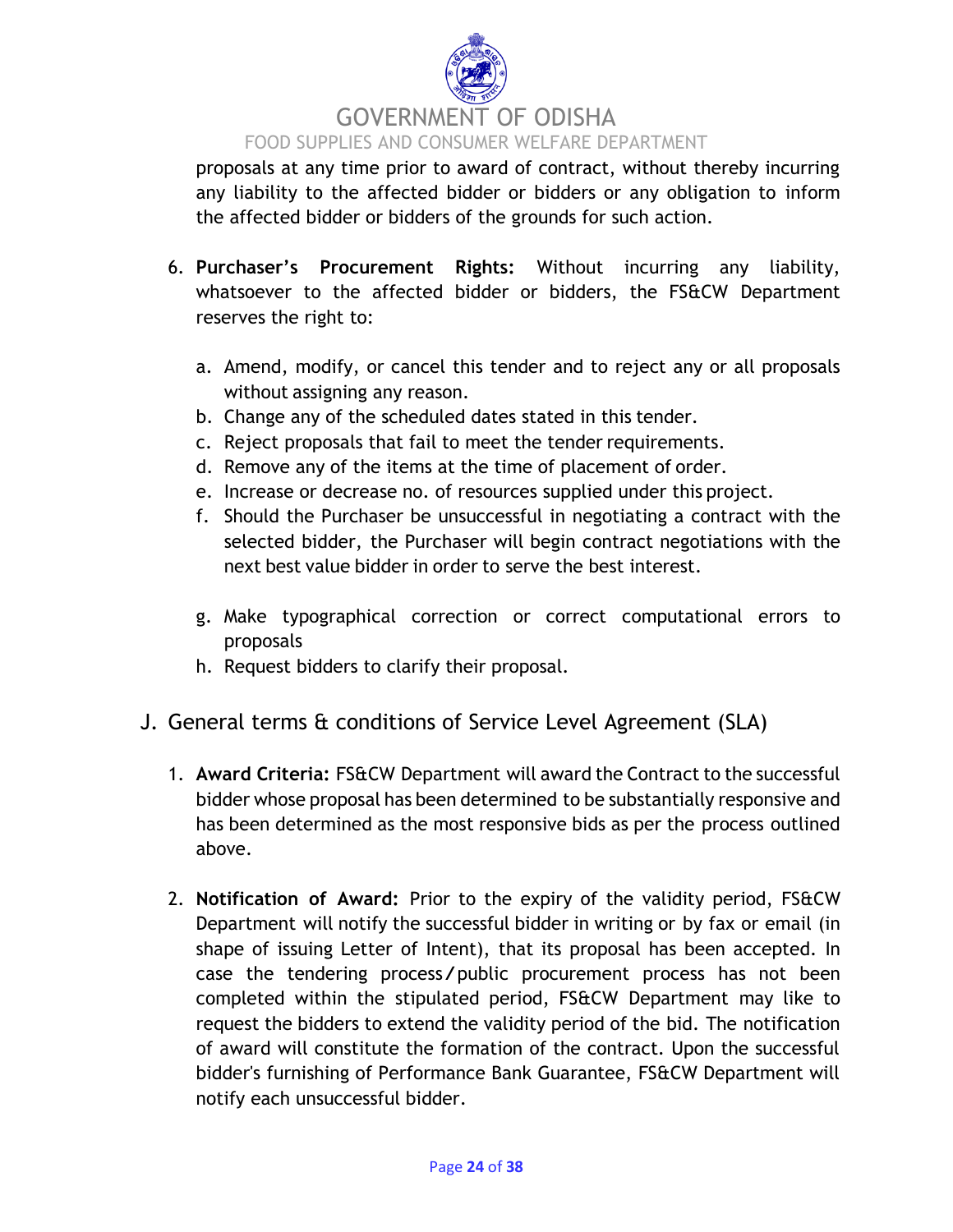

- 3. **Contract Finalization and Award:** FS&CW Department shall reserve the right to negotiate with the bidder(s) whose proposal has been ranked best value bid on the basis of Technical and Commercial Evaluation to the proposed Project. On this basis the contract agreement would be finalized for award & signing.
- 4. **Signing of Contract:** After FS&CW Department notifies the successful bidder that its proposal has been accepted, FS&CW Department shall issue work order and an agreement shall be executed among *'Odisha State Civil Supplies Corporation Ltd. (OSCSC Ltd.)*" and the *'successful bidder'* taking into account the relevant clauses of RFP, pre-bid clarifications, Corrigenda, the proposal of the bidder in addition to other agreed clauses. Master Service Agreement (MSA) would be signed for entire project period & value.

#### 5. **Performance Bank Guarantee**

- a. The selected bidder will submit a Performance bank Guarantee from any scheduled bank/Nationalized bank, within 15 days from the date of notification of award.
- b. Performance Guarantee (PBG) would be @3% of the cost of the project. The PBG shall be prepared in favour of **'Managing Director, Odisha State Civil Supplies Corporation, Ltd., C/2, Nayapalli, Bhubaneswar, Pin-751012, Odisha'**, payable at Bhubaneswar.
- c. Validity of each PBG should be 60 days beyond the contract period.
- d. The selected bidder shall be responsible for extending the validity date and claim period of the PBG as and when it is due on account of non‐completion of the service during the work order period.
- e. In case the selected bidder fails to submit PBG within the time stipulated, FS&CW Department at its discretion may cancel the order placed on the selected bidder and/or initiate action as per Bid security declaration, after giving prior written notice to rectify the same.
- f. FS&CW Department shall invoke the PBG in case the selected bidder fails to discharge their contractual obligations during the period or FS&CW Department incurs any damages due to bidder"s negligence in carrying out the project implementation as per the agreed terms & conditions.
- g. The PBG will be returned in original after successful completion of contract period and exit management.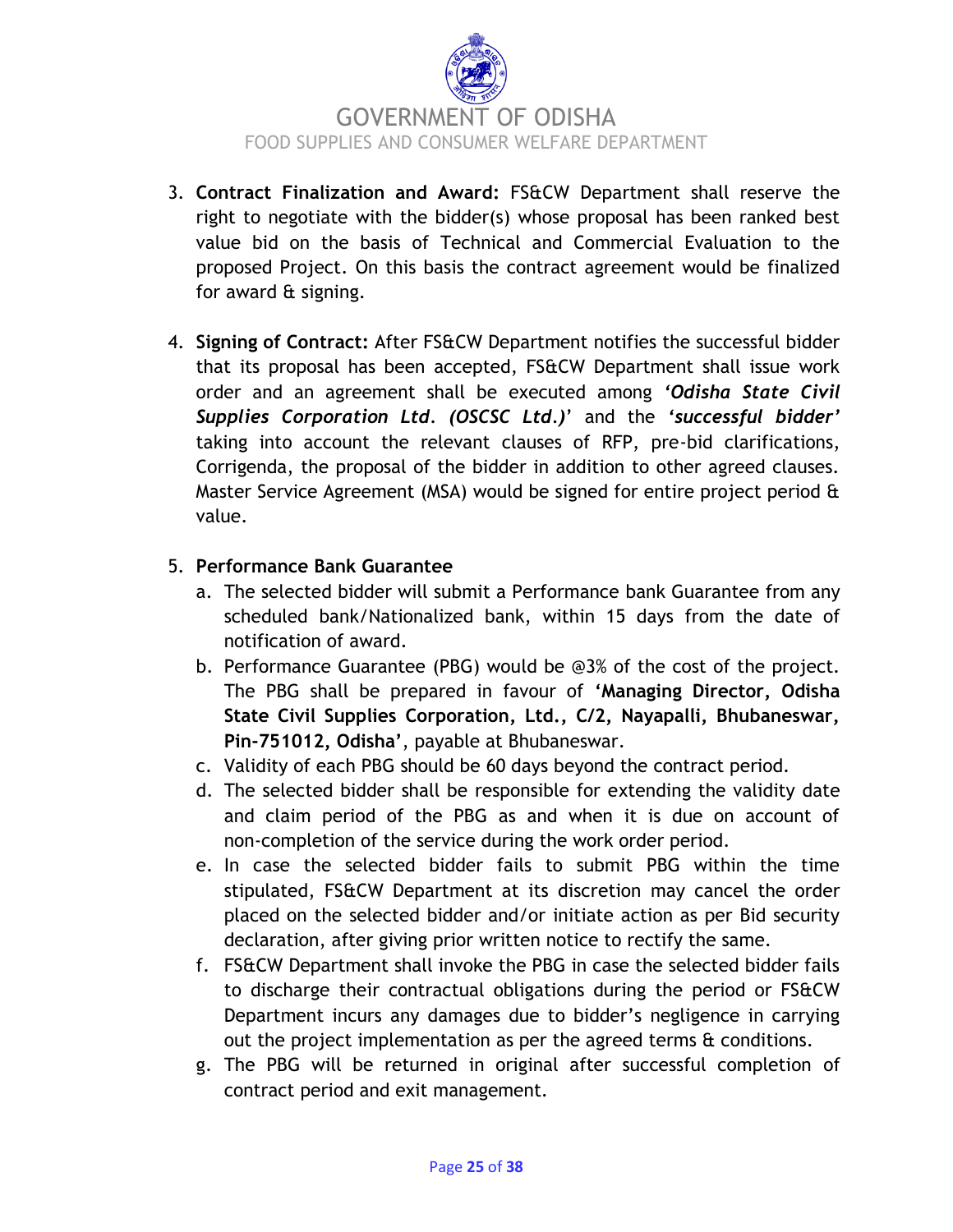

- 6. **Failure to Agree with the Terms and Conditions of the RFP:** Failure of the successful bidder to agree with the Terms & Conditions of the RFP shall constitute sufficient grounds for the annulment of the award, in which event FS&CW Department may award the contract to the next best value bidder or call for new proposals from the interested bidders. In such a case, the FS&CW Department/OSCSC Ltd. shall invoke the PBG of the most responsive bidder and/or initiate action as per Bid security declaration.
- 7. **Mode of Payment:** Bills in triplicate, shall be raised on quarterly basis in favour of *Managing Director, Odisha State Civil Supplies Corporation Ltd., C/2 Nayapalli, Bhubaneswar* addressed to *The Additional Secretary (NFSA), Food Supplies & Consumer Welfare Department, Loka Seva Bhawan, Sachivalaya Marg, Bhubaneswar-751001, Odisha* along with all necessary statutory supporting documents as may be required during processing of payment. The payment shall be released periodically within 30 days after submission of all necessary documents to this Department. No advance payment shall be released to the selected bidder.
- 8. **Liquidated Damages:** In the event of delay in execution of work, specified in this Contract/furnishing of deliverables, the bidder shall be liable to a penalty at 5% of the value of work order in respective phases, for delay of every two-week, up to a maximum of 20%, after which FS&CW Department/OSCSC shall be at liberty to cancel the award. For the purpose of this clause, part of a month shall be considered to be a full month.
- 9. **Conflict of Interest:** A bidder shall not have a conflict of interest that may affect the Selection Process or the Solution delivery (the "Conflict of Interest"). Any Bidder found to have a Conflict of Interest shall be disqualified. In the event of disqualification, department shall forfeit and appropriate the EMD, if available, as mutually agreed genuine preestimated compensation and damages payable to department for, inter alia, the time, cost and effort of Department including consideration of such bidder"s Proposal, without prejudice to any other right or remedy that may be available to FS & CW Department hereunder or otherwise mentioned in the bid security declaration.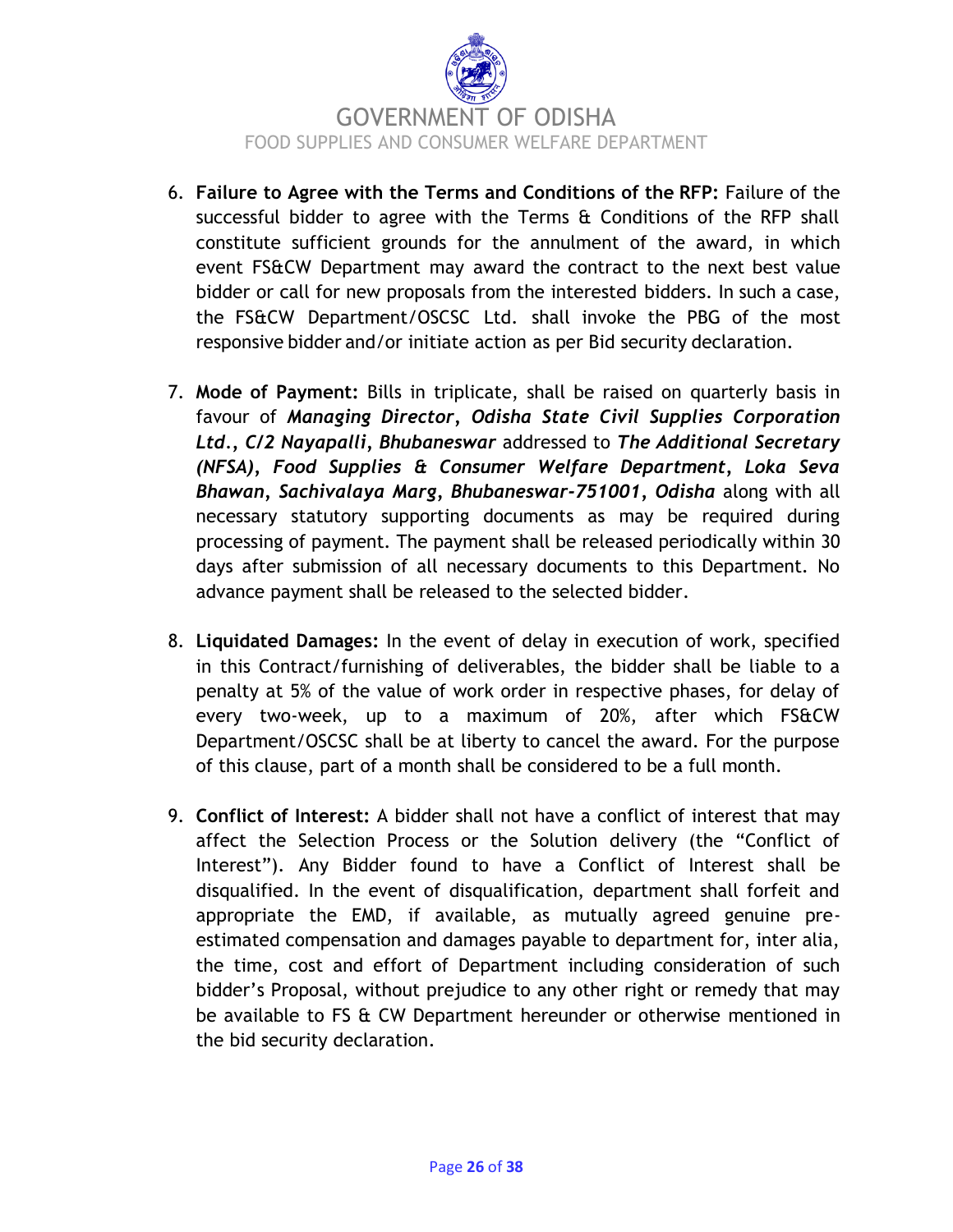

# GOVERNMENT OF ODISHA FOOD SUPPLIES AND CONSUMER WELFARE DEPARTMENT

- 10.**Compensation for Termination of Contract:** If the bidder fails to carry out the award/work order in terms of this document within the stipulated period or any extension thereof, as may be allowed by FS&CW Department/OSCSC LTD, without any valid reasons as acceptable, FS&CW Department/OSCSC LTD, may terminate the contract after giving 1 month"s notice and the decision of FS&CW Department/OSCSC LTD in the matter shall be final and binding on the bidder. Upon termination of the contract, FS&CW Department/OSCSC LTD shall be at liberty to get the work done at the risk and expense of the bidder through any other agency, and to recover from the bidder compensation or damages.
- 11.**Notices:** Notice or other communications given or required to be given under the contract shall be in writing and shall be faxed/e-mailed/handdelivered with acknowledgement thereof, or transmitted by pre-paid registered post or courier.
- 12.**Force Majeure:** Force Majeure is herein defined as any cause, which is beyond the control of the selected bidder or FSCW Dept/OSCSC Ltd, as the case may be, which they could not foresee or with a reasonable amount of diligence could not have foreseen and which substantially affect the performance of the contract, such as:
	- a. Natural phenomenon, including but not limited to floods, droughts, earthquakes and epidemics.
	- b. Acts of any government, including but not limited to war, declared or undeclared priorities, quarantines and embargos.
	- c. Terrorist attack, public unrest in work area provided either party shall within **10 days** from occurrence of such a cause, notifies the other in writing of such causes. The bidder or FSCW Dept/OSCSC Ltd shall not be liable for delay in performing his/her obligations resulting from any force majeure cause as referred to and/or defined above. Any delay beyond 30 days shall lead to termination of contract by parties and all obligations expressed quantitatively shall be calculated as on date of termination. Notwithstanding this, provisions relating to indemnity, confidentiality survive termination of the contract.
- 13.**Exit Plan:** The selected Bidder will provide systematic exit plan and conduct proper knowledge transfer process to handover operations to team/vendor appointed by FSCW Dept/OSCSC Ltd before project closure. Ownership of IPR and Source code developed for central application and PoS Device will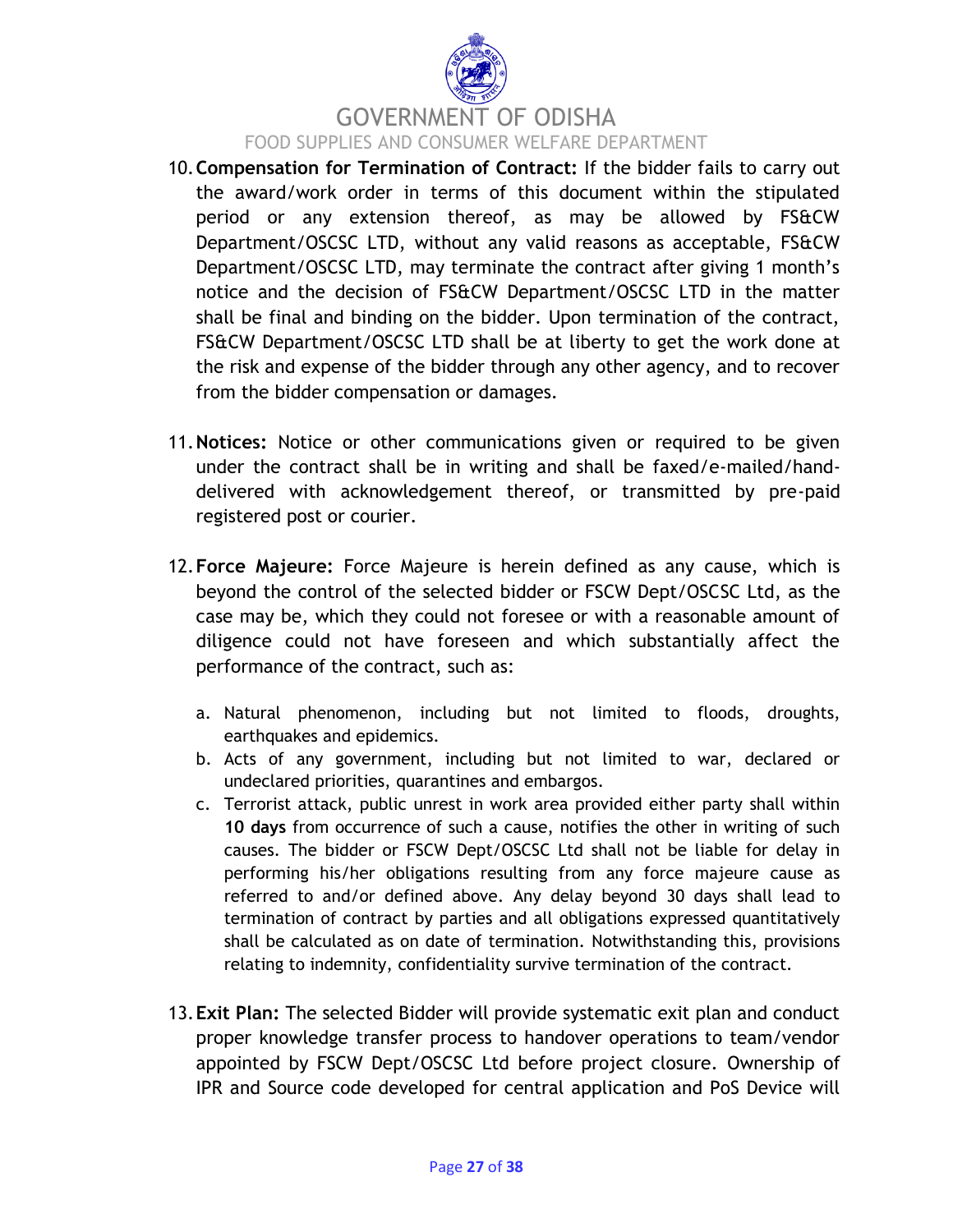

#### FOOD SUPPLIES AND CONSUMER WELFARE DEPARTMENT

be with FS&CW Department, GoO. Bidder will hand it over to the Government representatives at the time of exit.

- 14.**Dispute Resolution Mechanism:** The Bidder and OSCSC Ltd shall endeavour their best to amicably settle all disputes arising out of or in connection with the Contract in the following manner:
	- a. The Party raising a dispute shall address to the other Party a notice requesting an amicable settlement of the dispute within **seven (7) days** of receipt of the notice.
	- b. The matter will be referred for negotiation between OSCSC Ltd and the Authorized Official of the Bidder. The matter shall then be resolved between them and the agreed course of action documented within a further period of **15 days.**
	- c. In case it is not resolved between OSCSC Ltd and the bidder, it will be referred to the Principal Secretary, FS & CW Department for negotiation and his decision will be final and binding on both the parties.
- 15.**Action for Breach of Contract:** It is the responsibility of the selected bidder to ensure performance of all the provisions of the contract as well as the terms & conditions as laid down in the RFP to the full satisfaction of the FS&CW Department/OSCSC Ltd. In the event of non-performance or violation of any provision of the contract by the service provider, the security deposit shall be forfeited and the balance work would be done as his risk and cost. He shall also be blacklisted and debarred from participating in the future tender of the FS&CW Department/OSCSC Ltd. The decision of the Principal Secretary, FS&CW Department would be final and binding on the Parties.
- 16.**Law Governing Contract and Language:** The Contract shall be governed by the appropriate laws of Government of India and the language of the Contract shall be English.
- 17.**Jurisdiction of the Court:** In the event if any dispute arises out of this contract, the jurisdiction of the court shall be at Bhubaneswar for both the parties.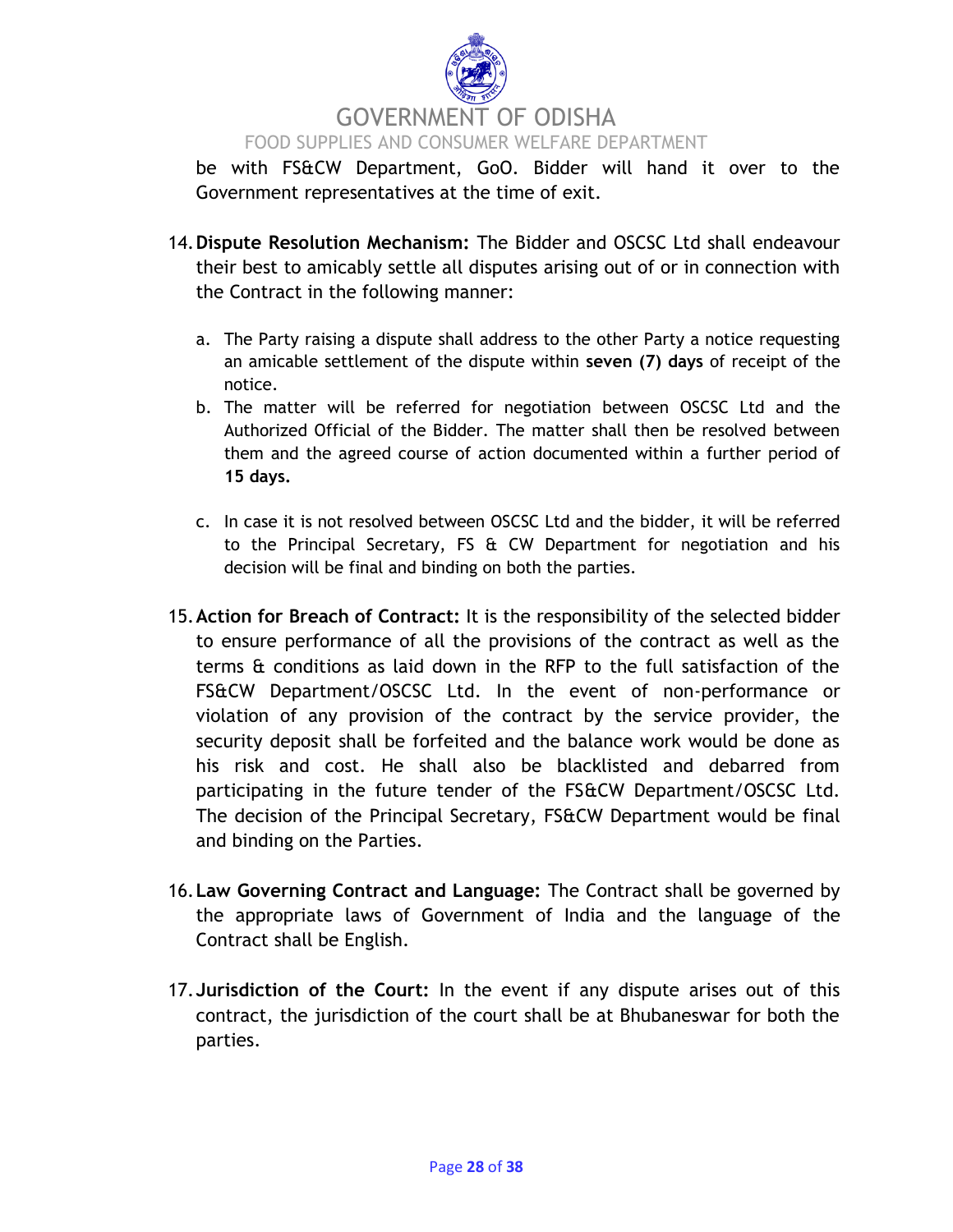

- 18.**Amendment or modification in Contract:** No such modification, variation or amendment to contract shall have any force unless it is in writing and has been signed by the parties.
- 19.**Use of Name, Trademark, or logo:** Neither party shall use the name, trademark, or logo of the other in any advertisement, press release, publicity or other materials printed or published with reference to this Agreement without the express written consent of the other, or as required by law or any governmental agency. Neither party shall disparage the other.
- 20.**Personnel:** Selected bidder shall bear sole responsibility for payment of its Personnel performing the Services under this assignment. The OSCSC LTD, in no way be responsible for any claims, rights of any of Selected bidder"s personnel/employees deployed under this agreement. In respect of any of Selected bidder employees/personnel, Selected bidder will bear exclusive responsibility for the payment of wages to the persons engaged by it in compliance of all the statutory obligations under all related legislations as applicable to it from time to time including Minimum Wages Act, Employees provident fund, ESI Act etc. and all taxes including but not limited to income tax, National Insurance or social security contributions within any relevant jurisdiction, pension benefits, any health or other welfare benefits, and any other liability, deduction, contribution, assessment or claim arising from or made in connection with payments made by OSCSC LTD to Selected bidder. Selected bidder may agree that it will defend, indemnify and hold harmless OSCSC LTD, and its officers, employees, successors and assigns against any Claims made by a relevant tax authority relating to selected bidder"s fees, tax, insurance or benefits arising out of or in connection with selected bidder"s performance of this assignment.
- K. Annexure & Formats (Sample)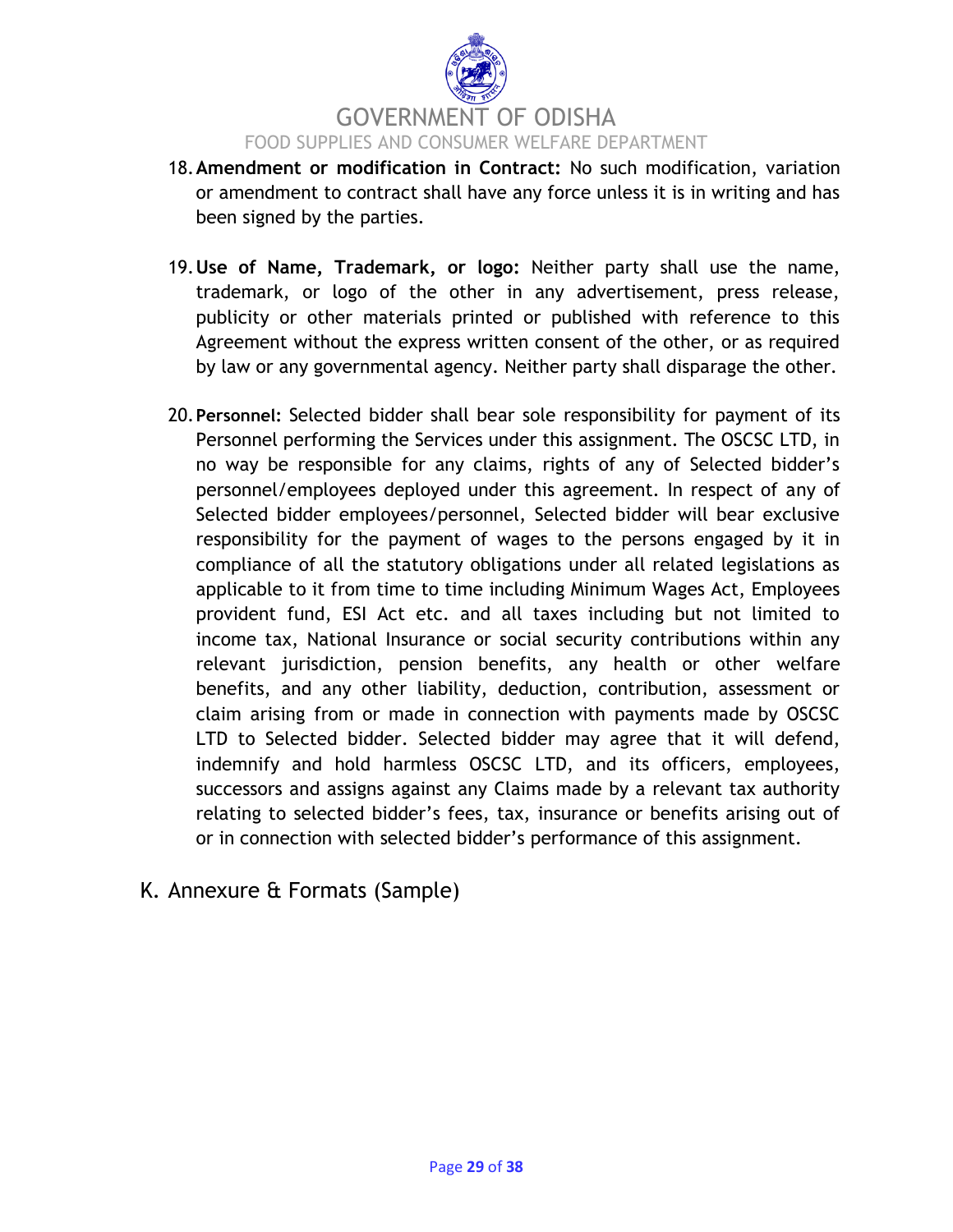# GOVERNMENT OF ODISHA FOOD SUPPLIES AND CONSUMER WELFARE DEPARTMENT

**Annexure-A**

#### **Letter of Proposal**

<Location, Date>

To,

The Managing Director OSCSC Ltd. (OSCSC), Head Office, C/2 Nayapalli, Bhubaneswar – 751012 EPBX - (0674) 2395391/2394956 Fax - (0674) 2395291/2390199

Sub: Submission of the Technical bid (Including the details of Pre-qualification Criteria) for <Name of the RFP>

Dear Sir/Madam,

We, the undersigned, offer to provide solutions to the OSCSC on <Name of the engagement> with your Request for Proposal dated <insert date> and our Proposal. We are hereby submitting our Proposal, which includes this Technical bid (including the details of Pre-qualification Criteria) in one envelope and the Commercial Bid sealed in a another envelope. We hereby declare that all the information and statements made in this Technical bid (Including the details of Pre-qualification Criteria) are true and accept that any misinterpretation contained in it may lead to our disqualification.

We undertake, if our Proposal is accepted, to initiate the Implementation services related to the assignment not later than the date indicated in Fact Sheet. We agree to abide by all the terms and conditions of the RFP document. We would hold the terms of our bid valid for 180 days as stipulated in the RFP document.

We hereby declare that we are not insolvent, in receivership, bankrupt or being wound up, our affairs are not being administered by a court or a judicial officer, our business activities have not been suspended and we are not the subject of legal proceedings for any of the foregoing.

We hereby undertake that if our proposal will be accepted then we will make necessary arrangements for **deployment of requisite number technical resource persons within seven days of receipt of Letter of Intent (LOI)**.

The copy of this RFP duly signed and affixed with official seal on its each page is submitted along with the Technical Bid document.

This is to certify that This is to certify that  $\Box$  Nos ( $\Box$  In Words) of pages including the cover page and all annexure have been submitted in the Technical Bid. The copy of Power of attorney is enclosed.

We understand you are not bound to accept any Proposal you receive.

**Enclosed: The Details of Bidder's Profile** 

Yours sincerely **Authorized Signature [In full and initials]:** Name and Title of Signatory: Name of Firm/Company: Address: Location: Date: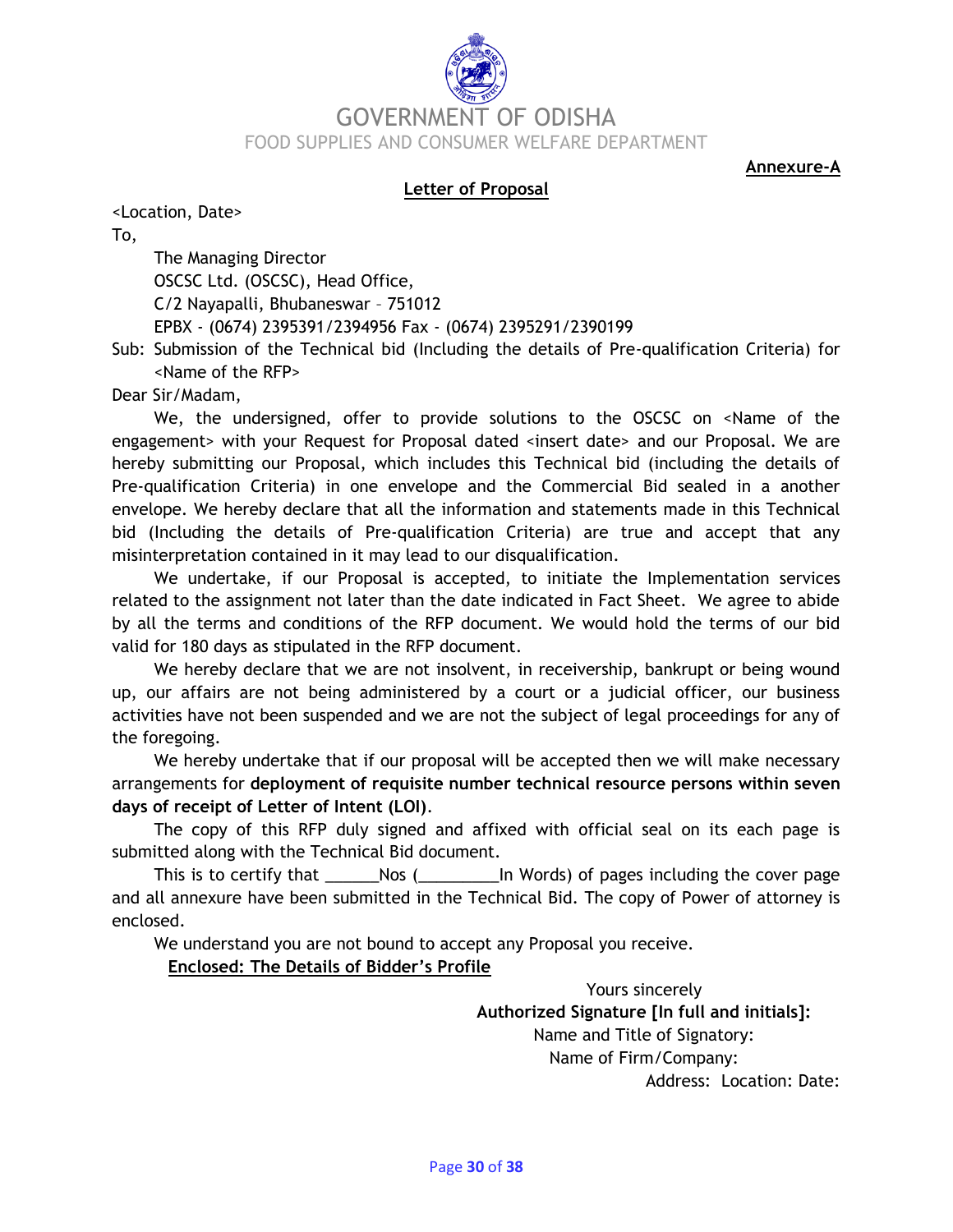

**Annexure-B**

|                          | <u>DETAILS OF INFORAMITON OF THE BIDDER</u>                                        |                   |                             |  |  |  |  |
|--------------------------|------------------------------------------------------------------------------------|-------------------|-----------------------------|--|--|--|--|
| <b>Sl</b>                | Particular                                                                         | <b>Details</b>    | Page No. Reference of       |  |  |  |  |
| <b>No</b>                |                                                                                    |                   | <b>Supporting Documents</b> |  |  |  |  |
| $\mathbf{1}$             | Name of the Bidder                                                                 |                   | attached in the Bid         |  |  |  |  |
| $\overline{2}$           | Contact number & email ID                                                          |                   |                             |  |  |  |  |
| $\overline{3}$           | Registration number of the Bidding Company                                         |                   |                             |  |  |  |  |
| 4                        | <b>GST Number</b>                                                                  |                   |                             |  |  |  |  |
| 5                        | <b>PAN Number</b>                                                                  |                   |                             |  |  |  |  |
| 6                        | <b>EPF Number</b>                                                                  |                   |                             |  |  |  |  |
| $\overline{7}$           | <b>ESI Number</b>                                                                  |                   |                             |  |  |  |  |
| 8                        | Address of the Registered Office                                                   |                   |                             |  |  |  |  |
|                          | Three year Income Tax return copies (AY                                            |                   |                             |  |  |  |  |
| 9                        | 2020-21, 2021-22 & 2022-23)                                                        |                   |                             |  |  |  |  |
| 10                       | Address of the Help Desk in State of Odisha<br>in last 5years.                     |                   |                             |  |  |  |  |
|                          | Total<br>Number<br>Service<br>Engineers/<br>of                                     |                   |                             |  |  |  |  |
| 11                       | technical resource personnel in Payroll as                                         |                   |                             |  |  |  |  |
|                          | on the date of bidding                                                             |                   |                             |  |  |  |  |
|                          | Average Annual Turnover in<br>last three                                           |                   |                             |  |  |  |  |
| 12                       | financial year(FY 2019-20, 2020-21 & 2021-                                         |                   |                             |  |  |  |  |
|                          | 22) as per Statutory Auditor Certificate                                           |                   |                             |  |  |  |  |
| 13                       | Details of Quality Certification with their<br>respective validity (ISO 9001-2015) |                   |                             |  |  |  |  |
|                          | <b>Work Experience Detail</b>                                                      |                   |                             |  |  |  |  |
| $\overline{\mathsf{SL}}$ | Name of the Organization                                                           | Year of           | Page number Reference       |  |  |  |  |
| No                       | Relevant Experience in similar type of                                             | Operation &       | of the work order &         |  |  |  |  |
|                          | Operation & Maintenance of PoS devices to                                          | <b>Work Order</b> | work Completion             |  |  |  |  |
|                          | Govt. Departments/ PSUs                                                            | Cost              | certificate attached in     |  |  |  |  |
|                          |                                                                                    |                   | the bid                     |  |  |  |  |
| 1                        |                                                                                    |                   |                             |  |  |  |  |
| $\overline{2}$           |                                                                                    |                   |                             |  |  |  |  |
|                          | Number of Service Engineers/ technical resource personnel presently working        |                   |                             |  |  |  |  |
| <b>Sl</b>                | Name of the Organization                                                           | Number of         | Page number Reference       |  |  |  |  |
| No                       |                                                                                    | Service           | of the work order &         |  |  |  |  |
|                          |                                                                                    | Engineers/        | work Completion             |  |  |  |  |
|                          |                                                                                    | technical         | certificate attached in     |  |  |  |  |
|                          |                                                                                    | resource          | the bid                     |  |  |  |  |
|                          |                                                                                    | personnel         |                             |  |  |  |  |
|                          |                                                                                    | engaged           |                             |  |  |  |  |
| 1<br>$\overline{2}$      |                                                                                    |                   |                             |  |  |  |  |
|                          |                                                                                    |                   |                             |  |  |  |  |

**DETAILS OF INFORAMTION OF THE BIDDER**

**Place:**

**Date :** 

**Authorized Signature & Official Seal**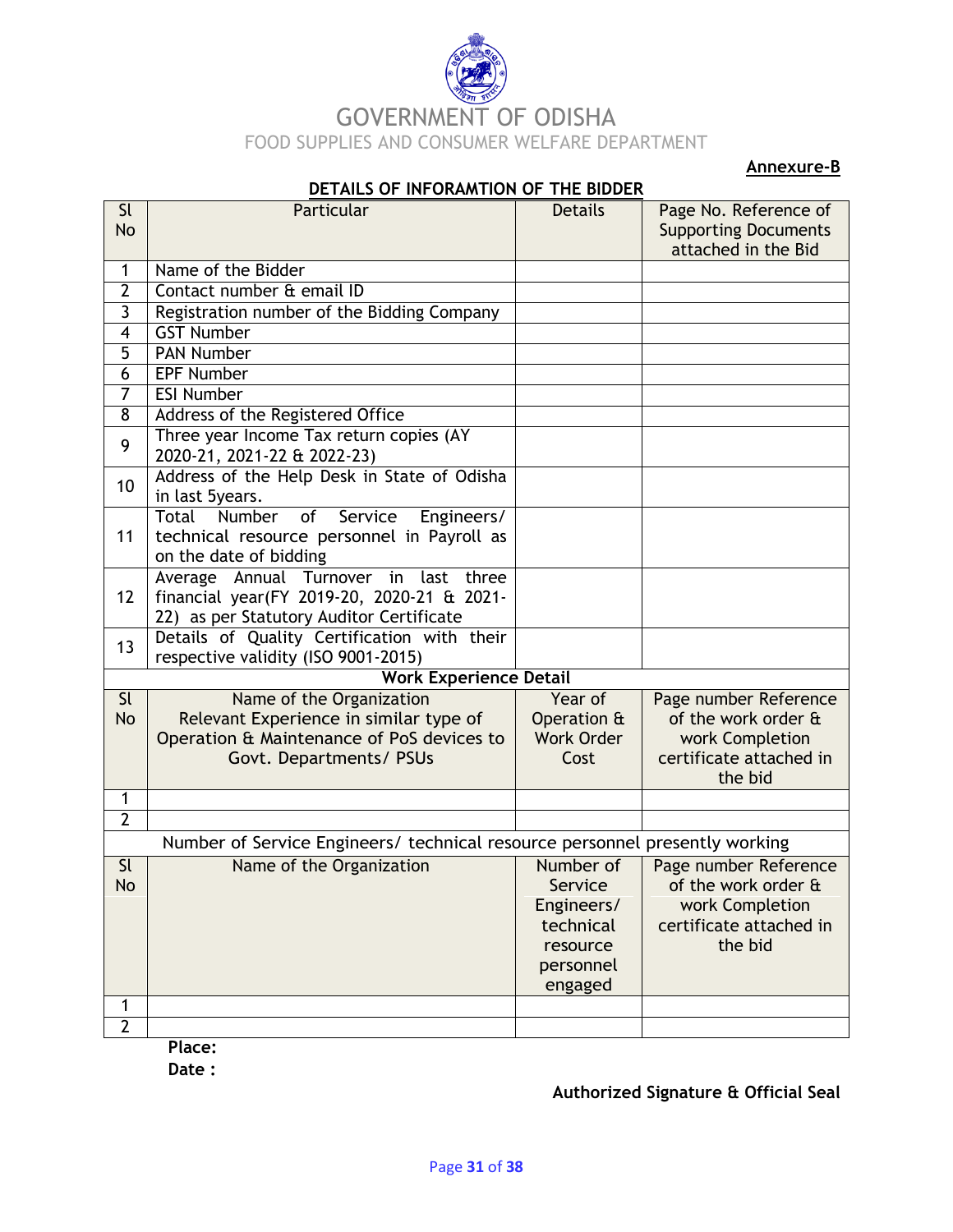

**Annexure-C**

#### **Financial Capacity of the Bidder**

| <b>Average Annual Turnover</b> |                                |                            |  |  |  |  |
|--------------------------------|--------------------------------|----------------------------|--|--|--|--|
| Sl                             | <b>Financial Year</b>          | Annual Turnover in 'Lakhs' |  |  |  |  |
| <b>No</b>                      |                                |                            |  |  |  |  |
|                                | 2019-20                        |                            |  |  |  |  |
| $\mathcal{P}$                  | 2020-21                        |                            |  |  |  |  |
| 3                              | 2021-22                        |                            |  |  |  |  |
|                                | <b>Average Annual Turnover</b> |                            |  |  |  |  |
| <b>Net Worth Certificate</b>   |                                |                            |  |  |  |  |
|                                | <b>Financial Year</b>          | Net Worth In 'INR'         |  |  |  |  |
| 2019-20                        |                                |                            |  |  |  |  |
| 2020-21                        |                                |                            |  |  |  |  |
| 2021-22                        |                                |                            |  |  |  |  |

#### Certificate from the Statutory Auditor

This is to certify that, we have verified the books of accounts and records of the Firm/Company and found the Average Annual Turnover of the Firm/Company in the above listed last 03 Financial years is Rs.\_\_\_\_\_\_\_\_\_\_\_\_\_ (\_\_\_\_\_\_\_\_\_\_\_\_\_\_\_\_\_\_\_\_\_\_\_In words). Name of the audit firm: Seal of the audit firm:

Place: Date:

#### **(Signature, name of the Statutory Auditor/Chartered Accountant) Membership Number**

Note:- In case the Applicant does not have a statutory auditor, it shall provide the certificate from its chartered accountant that ordinarily audits the annual accounts of the Applicant.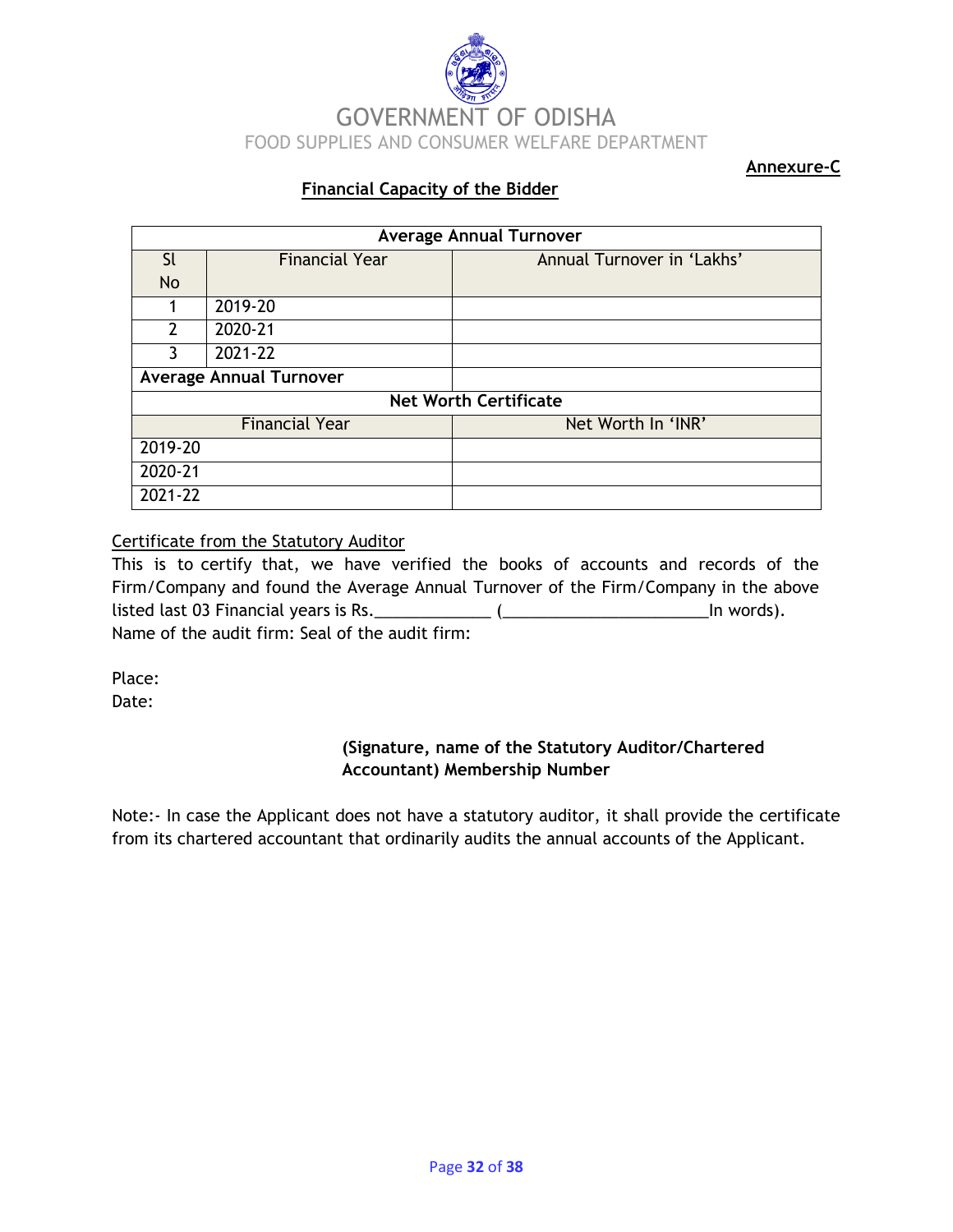

**Annexure-D**

#### **Commercial proposal Covering letter**

<Location, Date>

To,

The Managing Director Odisha State Civil Supplies Corporation Ltd. (OSCSC) Head Office C/2 Nayapalli, Bhubaneswar – 751012 EPBX - (0674) 2395391/2394956 Fax - (0674) 2395291/2390199 Sub: Submission of the commercial bid for <Provide Name of RFP> Dear Sir/Madam,

We, the undersigned, offer to provide the Implementation services for <Title of Implementation Services> in accordance with your Request for Proposal dated <Date> and our Proposal (Technical and Financial Proposals). The **'Commercial Bid Format'** is given below:

| <b>Particulars</b>                                                                                                                                                                          | Rate per Quarter exclusive<br>of GST In 'INR' |  |  |
|---------------------------------------------------------------------------------------------------------------------------------------------------------------------------------------------|-----------------------------------------------|--|--|
| Cost for complete solution for operation & maintenance and<br>other services of total e-PoS devices installed at Fair Price Shops<br>at 30 districts across the State etc.                  | Rate in Word<br>Rate in Figure                |  |  |
| The bidder shall quote a single rate i.e. the rate per quarter for complete solution for<br>a)<br>operation & maintenance and other services of e-PoS devices installed at Fair Price Shops |                                               |  |  |

- at 30 districts across the State etc. exclusive of GST. The rate of applicable GST shall be mentioned separately.
- b) The rate shall be quoted both "word" and "figure" in the given column.
- c) Any conditional quotation/bid will not be accepted.
- d) The quoted price should be expressed in Indian rupees ("INR") only.
- e) FS & CW Department shall be the final decision making authority for such recommendation of the tender committee.
- f) Only fixed price financial bids indicating total price for all the deliverables and services specified in this bid document will be considered.

**Date:**

**Place:**

#### **Seal & Signature of the Applicant**

- **1. Price and Validity** 
	- a) All the prices mentioned in our Tender are in accordance with the terms as specified in the RFP documents. All the prices and other terms and conditions of this Bid are valid for a period of 180 calendar days from the date of opening of the Bid.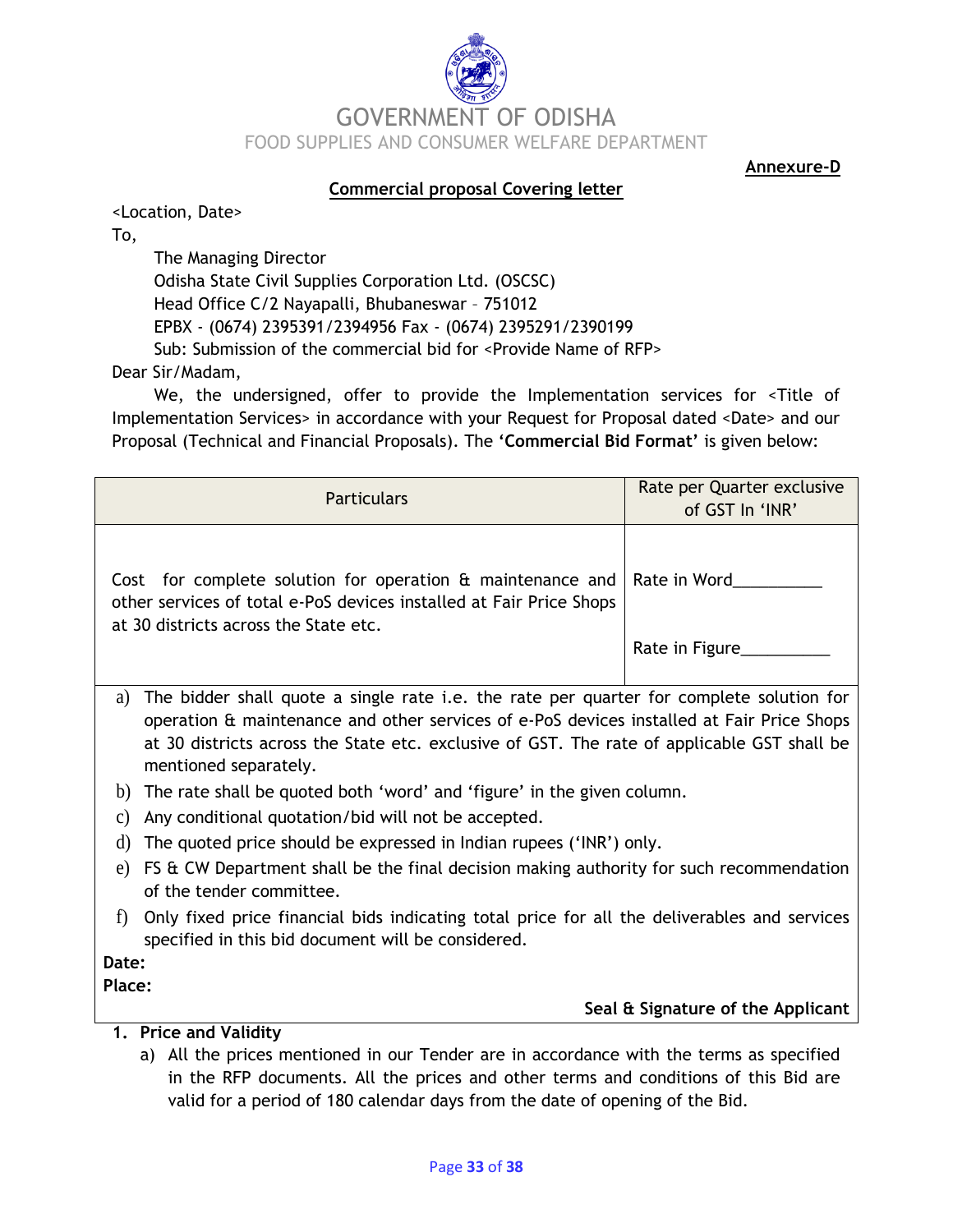# GOVERNMENT OF ODISHA

#### FOOD SUPPLIES AND CONSUMER WELFARE DEPARTMENT

- b) We hereby confirm that our prices include all taxes. However, all the taxes are quoted separately under relevant sections.
- c) We understand that the actual payment would be made as per the existing indirect tax rates during the time of payment.
- **2. Unit Rate:** We have indicated in the relevant forms enclosed, the unit rates for the purpose of on account of payment as well as for price adjustment in case of any increase / decrease from the scope of work under the contract.
- **3. Deviations:** We declare that all the services shall be performed strictly in accordance with the Tender documents except for the variations and deviations, all of which have been detailed out exhaustively in the following statement, irrespective of whatever has been stated to the contrary anywhere else in our bid.

Further we agree that additional conditions, if any, found in the Tender documents, other than those stated in deviation schedule, shall not be given effect to.

- **4. Tender Pricing:** We further confirm that the prices stated in our bid are in accordance with your Instruction to Bidders included in Tender documents.
- **5. Qualifying Data:** We confirm having submitted the information as required by you in your Instruction to Bidders. In case you require any other further information/documentary proof in this regard before evaluation of our Tender, we agree to furnish the same in time to your satisfaction.
- **6. Bid Price:** We declare that our Bid Price is for the entire scope of the work as specified in the RFP. These prices are indicated Commercial Bid attached with our Tender as part of the Tender.
- **7. Performance Security:** We hereby declare that in case the contract is awarded to us, we shall submit the Performance security in form of Demand Draft or Performance Bank guarantee from a scheduled bank/nationalized bank.

Our Financial Proposal shall be binding upon us subject to the modifications resulting from Contract negotiations, up to expiration of the validity period of the Proposal, i.e., [Date]. We understand you are not bound to accept any Proposal you receive.

We hereby declare that our Tender is made in good faith, without collusion or fraud and the information contained in the Tender is true and correct to the best of our knowledge and belief.

We understand that our Tender is binding on us and that you are not bound to accept a Tender you receive.

> **Thanking you**  Yours sincerely, **Authorized Signature: Name and Title of Signatory:** Name of Firm/Company: Address: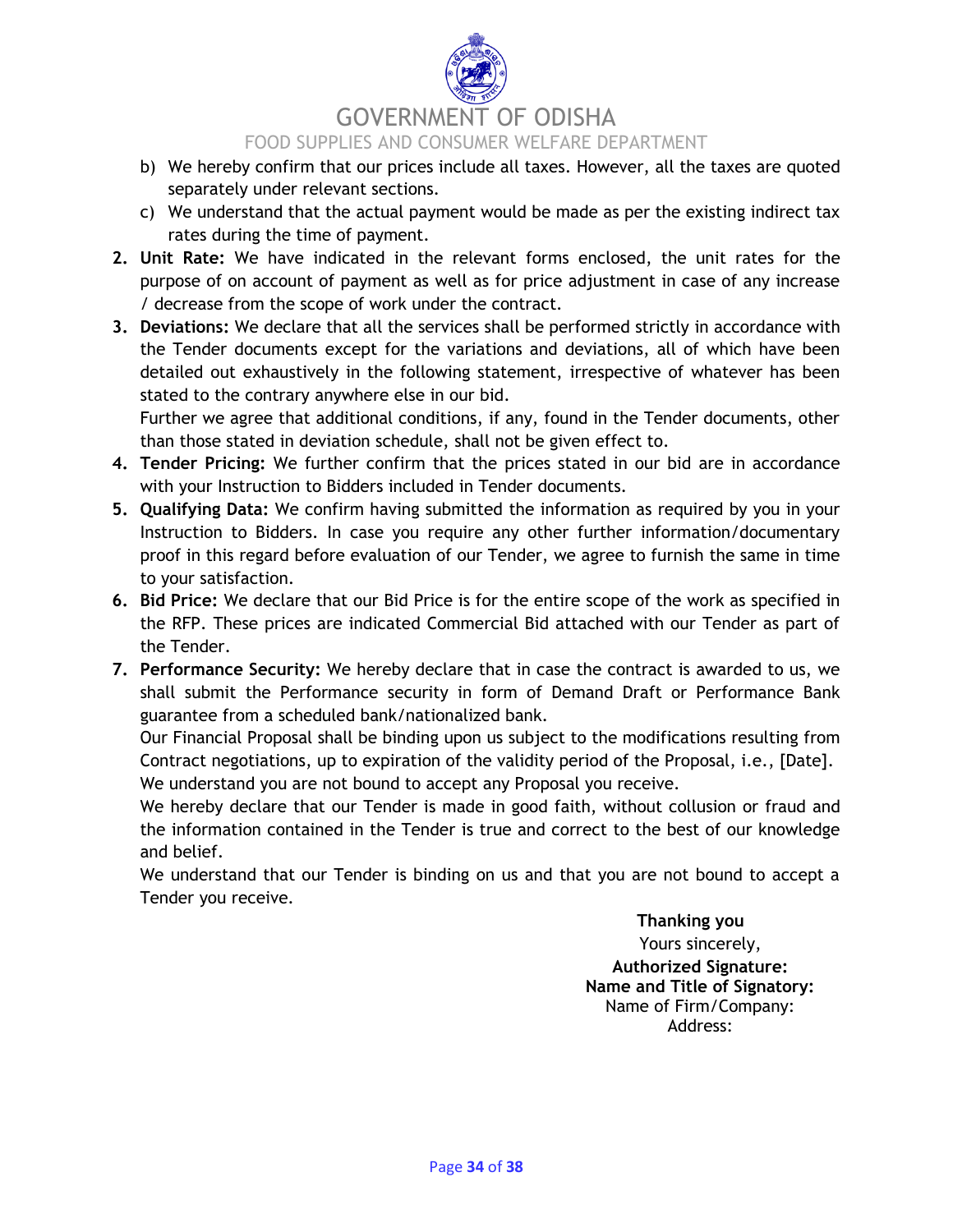

**Annexure-E**

#### **Performance Bank Guarantee**

#### **PERFORMANCE SECURITY:**

<Name>

<Designation>

<Address>

<Phone Nos.>

<Fax Nos.>

<Email id>

Whereas, <name of the supplier and address> (hereinafter called "the bidder") has undertaken, in pursuance of contract no. < Insert Contract No.> dated. < Date> to provide Implementation services for <name of the assignment> to OSCSC (hereinafter called "the beneficiary")

And whereas it has been stipulated by in the said contract that the bidder shall furnish you with a bank guarantee by a recognized bank for the sum specified therein as security for compliance with its obligations in accordance with the contract;

And whereas we, **<Name of Bank>**a banking company incorporated and having its head /registered office at <Address of Registered Office> and having one of its office at <Address of Local Office> have agreed to give the supplier such a bank guarantee.

Now, therefore, we hereby affirm that we are guarantors and responsible to you, on behalf of the supplier, up to a total of **Rs.<Insert Value> (Rupees <Insert Value in Words> only)** and we undertake to pay you, upon your first written demand declaring the supplier to be in default under the contract and without cavil or argument, any sum or sums within the limits of Rs. **<Insert Value> (Rupees <Insert Value in Words> only)** as aforesaid, without your needing to prove or to show grounds or reasons for your demand or the sum specified therein. We hereby waive the necessity of your demanding the said debt from the bidder before presenting us with the demand.

We further agree that no change or addition to or other modification of the terms of the contract to be performed there under or of any of the contract documents which may be made between you and the Bidder shall in any way release us from any liability under this guarantee and we hereby waive notice of any such change, addition or modification.

This Guarantee shall be valid until *<Insert Date>*)

Notwithstanding anything contained herein:

I. Our liability under this bank guarantee shall not exceed **Rs. <Insert Value> (Rupees <Insert Value in Words> only).** 

II. This bank guarantee shall be valid up to *<Insert Expiry Date>*)

III. It is condition of our liability for payment of the guaranteed amount or any part thereof arising under this bank guarantee that we receive a valid written claim or demand for payment under this bank guarantee on or before *<Insert Expiry Date>*) failing which our liability under the guarantee will automatically cease.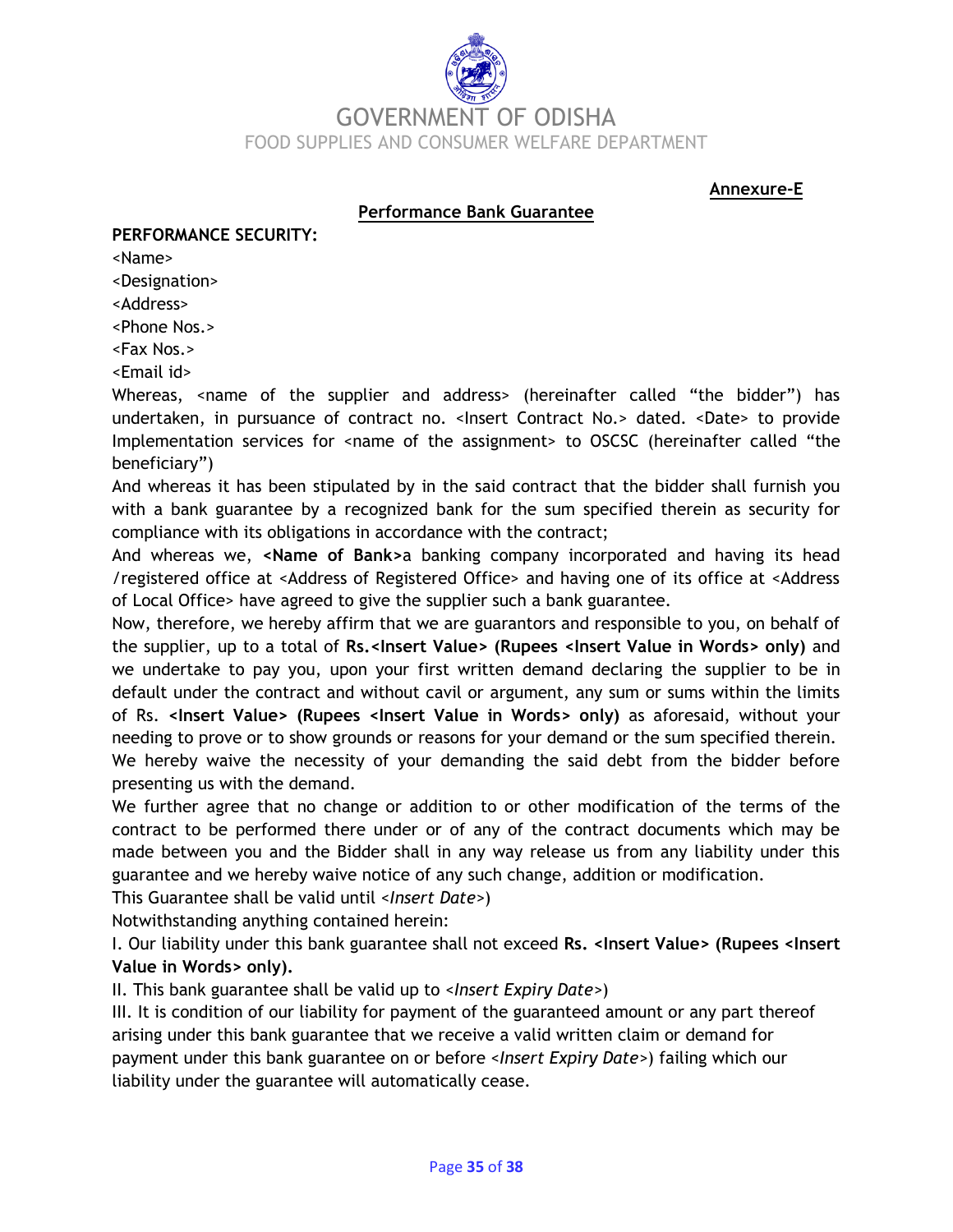

**Annexure-F**

#### **Bid Security Declaration Form In lieu of Earnest Money Deposit (EMD) (On Bidders official Letter Head)**

To,

Managing Director Odisha State Civil Supplies Corporation Ltd. (OSCSC) Head Office C/2 Nayapalli, Bhubaneswar - 751012 EPBX - (0674) 2395391/2394956 Fax - (0674) 2395291/2390199

**Ref: RFP No.<No.\_\_\_\_\_/Date\_\_\_\_\_>**

I/We. The undersigned, declare that:

I/We understand that, according to your conditions, bids must be supported by a Bid Securing Declaration.

I/We accept that I/We may be disqualified from bidding for any contract with you for a period of five year from the date of notification if I am /We are in a breach of any obligation under the bid conditions, because I/We

- a) have withdrawn/modified/amended, impairs or derogates from the tender, my/our Bid during the period of bid validity specified in the form of Bid; or
- b) having been notified of the acceptance of our Bid by your office during the period of bid validity (i) fail or refuse to execute the contract, if required, or (ii) fail or refuse to furnish the Performance Security, in accordance with the Instructions to Bidders.

I/We understand this Bid Securing Declaration shall cease to be valid if I am/we are not the successful Bidder, upon the earlier of (i) the receipt of your notification of the name of the successful Bidder; or (ii) thirty days after the expiration of the validity of my/our Bid.

> **Seal & Signature: (insert signature of person whose name and capacity are shown)** In the capacity of (insert legal capacity of person signing the Bid Securing Declaration) **(\_\_\_\_\_\_\_\_\_\_\_\_\_\_\_\_\_\_\_\_\_\_\_\_\_\_\_\_\_\_\_\_\_\_) Name: (insert complete name of person signing he Bid Securing Declaration)**

**\_\_\_\_\_\_\_\_\_\_\_\_\_\_\_\_\_\_\_\_\_\_\_\_\_\_\_\_\_\_\_\_\_\_\_**

Duly authorized to sign the bid for an on behalf of (insert complete name of Bidder) Dated on day of (insert date of signing) Corporate Seal (where appropriate)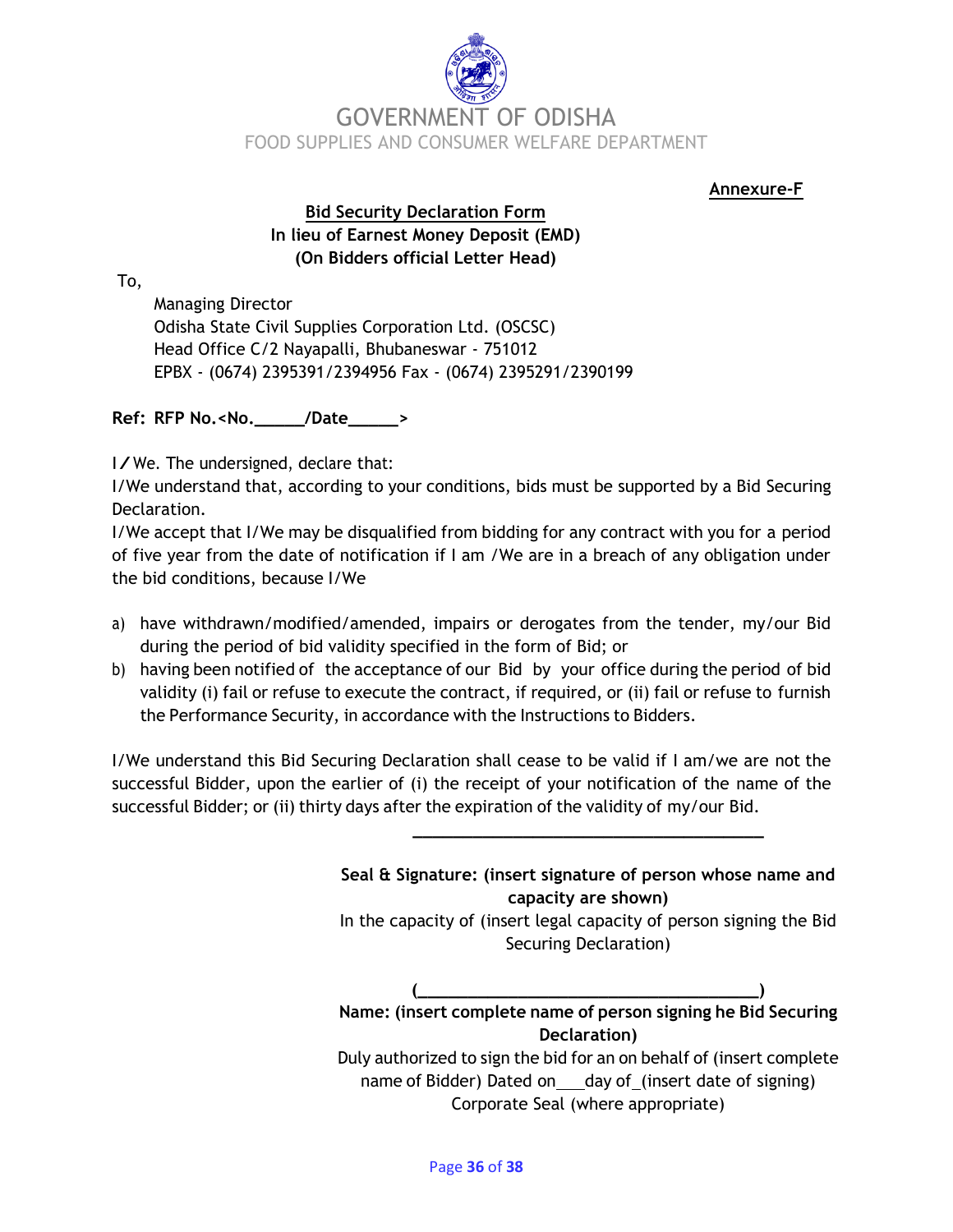

**Annexure-G**

#### **Self-Declaration: Not Blacklisted (Company letter head)**

To

The Managing Director Odisha State Civil Supplies Corporation Ltd. (OSCSC) Head Office C/2 Nayapalli, Bhubaneswar - 751012 EPBX - (0674) 2395391/2394956 Fax - (0674) 2395291/2390199

#### **Sub: Self Declaration for not Blacklisted**

Sir,

In response to the RFP No.: \_\_\_\_\_\_\_\_\_\_\_\_\_\_\_\_\_\_\_\_\_ for RFP titled *Request for proposal for \_\_\_\_\_\_\_\_\_\_\_\_\_\_\_\_\_\_\_\_\_\_\_\_\_\_*, as an owner/ partner/ Director of (organization name)\_\_\_\_\_\_\_\_\_\_\_\_\_\_I/ We hereby declare that presently our Company/ firm is not under declaration of ineligible for corrupt & fraudulent practices, blacklisted either indefinitely or for a particular period of time, or had work withdrawn, by any State/ Central government/PSU.

If this declaration is found to be incorrect then without prejudice to any other action that may be taken, my/our security may be forfeited in full and the tender if any to the extent accepted may be cancelled.

**Thanking you**

**Signature (Authorized Signatory)**

Seal: Date: Place: Name of the Bidder: